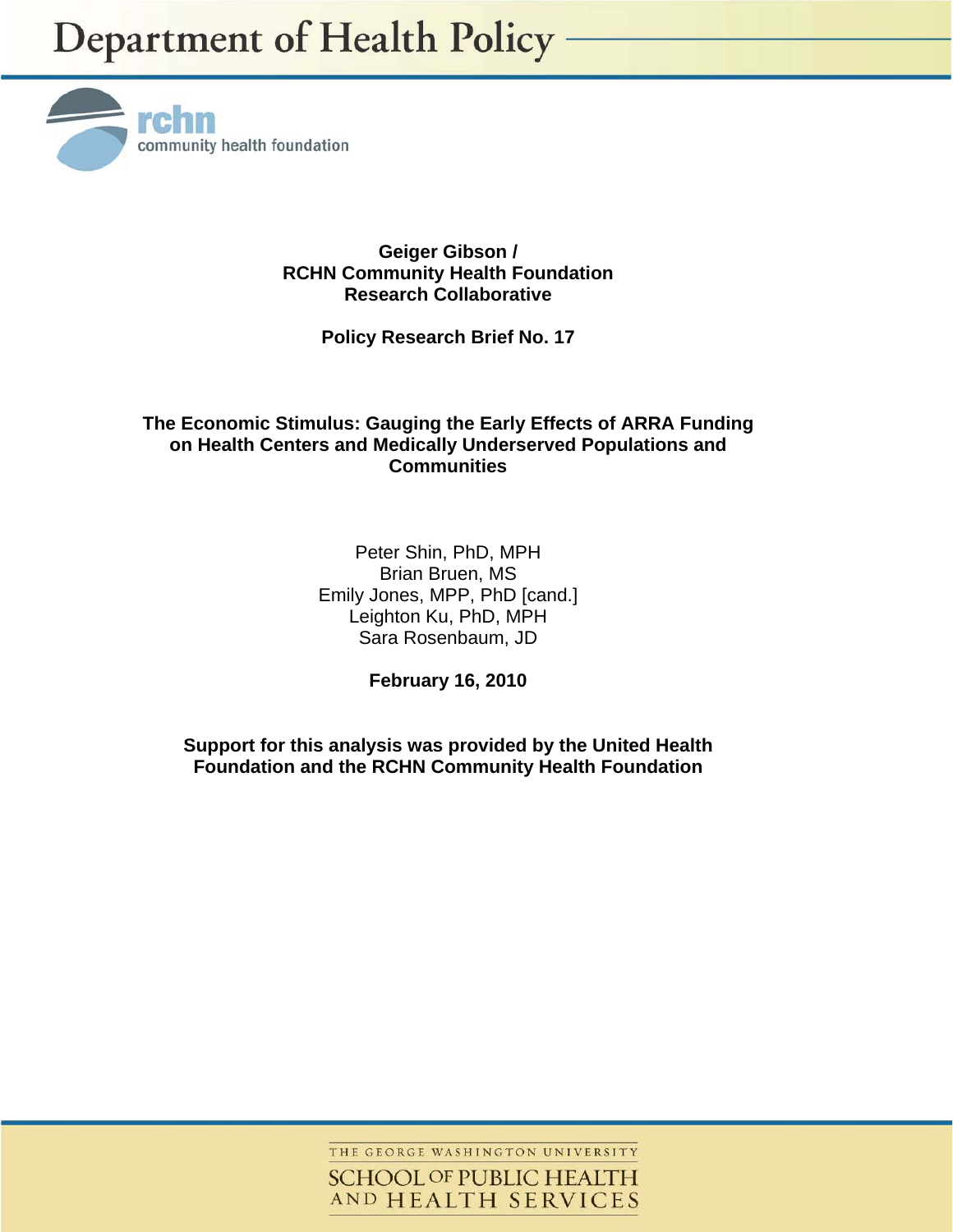## **About the United Health Foundation**

Guided by a passion to help people live healthier lives, United Health Foundation provides helpful information to support decisions that lead to better health outcomes and healthier communities. The Foundation also supports activities that expand access to quality health care services for those in challenging circumstances and partners with others to improve the well being of communities. Since established by UnitedHealth Group [NYSE: UNH] in 1999 as a not-forprofit, private foundation, the Foundation has committed more than \$170 million to improve health and health care. For more information, visit *www.unitedhealthfoundation.org*.

# **About the Geiger Gibson / RCHN Community Health Foundation Research Collaborative**

The Geiger Gibson Program in Community Health Policy, established in 2003 and named after human rights and health center pioneers Drs. H. Jack Geiger and Count Gibson, is part of the School of Public Health and Health Services at The George Washington University. It focuses on the history and contributions of health centers and the major policy issues that affect health centers, their communities, and the patients that they serve.

The RCHN Community Health Foundation, founded in October 2005, is a notfor-profit foundation whose mission is to support community health centers through strategic investment, outreach, education, and cutting-edge health policy research. The only foundation in the country dedicated to community health centers, the Foundation builds on health centers' 40-year commitment to the provision of accessible, high quality, community-based healthcare services for underserved and medically vulnerable populations. The Foundation's gift to the Geiger Gibson program supports health center research and scholarship.

For more information about the Geiger Gibson / RCHN Community Health Foundation Research Collaborative, please visit *www.gwumc.edu/sphhs/departments/healthpolicy/ggprogram* or *www.rchnfoundation.org*.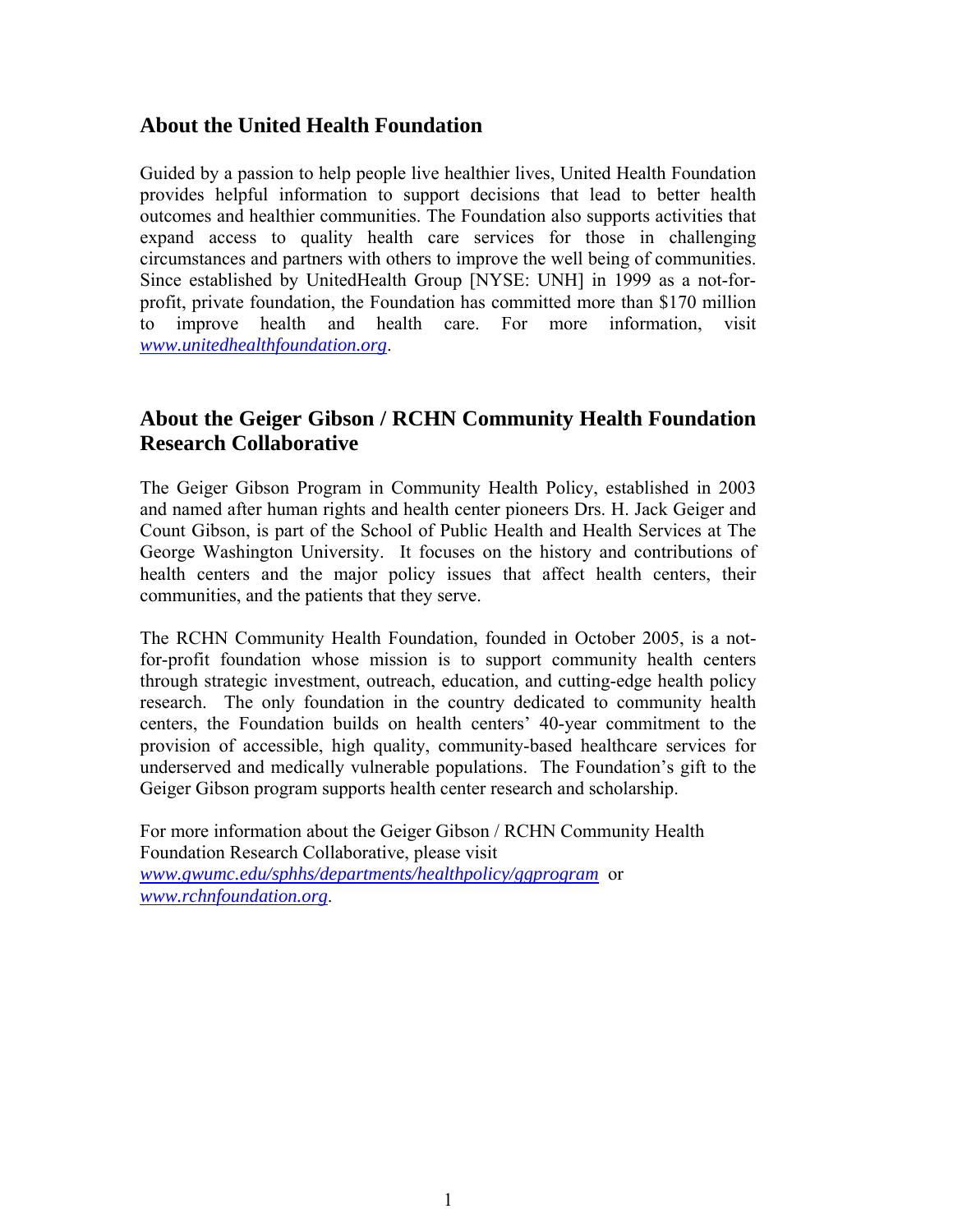#### **Executive Summary**

During times of economic crisis, community health centers and other health care safety net providers become even more vital to the communities they serve. The current downturn, with its high levels of unemployment and enormous impact on family incomes, carries major implications for health insurance coverage. The American Recovery and Reinvestment Act (ARRA), signed into law on February 17, 2009, provided slightly more than two billion dollars to community health centers for capital improvements, expansion (or retention) of personnel and services, and adoption of health information technology. All of these uses not only support health centers' mission to serve populations with limited access to health care, such as the uninsured, low-income populations, minorities, and the homeless, but also generate new economic activities in communities hit hardest by the recession:

- More than 1,100 health centers throughout the United States have received ARRA funding to date. These centers are projected to serve 21 million persons in 2011, including nearly three million new patients as a direct result of ARRA funding. By targeting health centers, ARRA effectively provides needed health resources to populations at higher risk of poor health.
- Community health centers receiving ARRA funding tend to be located in areas with higher rates of unemployment and recent job losses. The average unemployment rate among counties with health center ARRA grantees was 9.6 percent compared to an average rate of 9.0 percent in all other counties; the average unemployment rate grew by 4.4 percent in counties with health centers compared to 4.0 percent in all other counties.
- The \$1.85 billion invested to date in health centers under ARRA translates into \$3.2 billion in new economic activity in these communities, suggesting that health centers are able to rapidly transform an infusion of funding into new services and expanded jobs.

These findings indicate that ARRA has achieved its goal of directing resources into those communities that tend to bear the heaviest burden of an economic downturn, and have low community incomes, a disproportionate percentage of low wage workers, inadequate primary care access, and elevated health risks. However, the challenge lies in sustaining this expansion and assuring that the ability of health centers to respond to community needs is maintained even as overall economic circumstances begin to improve. Reforms contained in both the House and Senate bills, such as expanded Medicaid coverage for low income patients and direct investment in health center expansions, hold the greatest promise for operational sustainability and growth.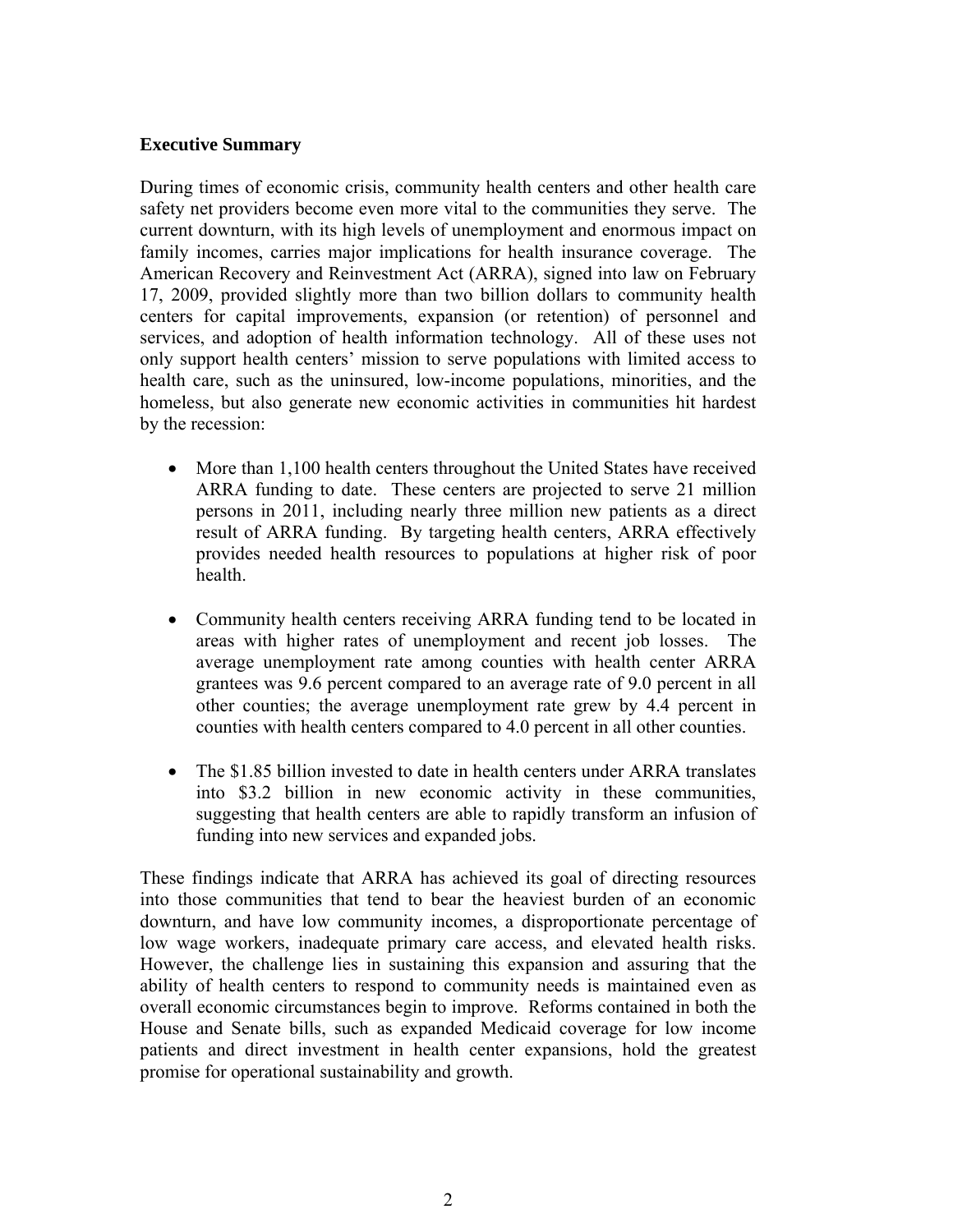#### **Introduction**

The severe economic downturn has resulted in the loss of approximately eight million jobs and a doubling of unemployment from 5.0 percent to 10.0 percent over the past two years.<sup>1</sup> The recession has had an enormous impact on family income, and while 2009 data will not be available for several more months, the downturn clearly carries major implications for health insurance coverage. Indeed, prior research shows that every one percent increase in unemployment triggers health insurance loss for a million additional people.<sup>2</sup>

The American Recovery and Reinvestment Act (ARRA), signed into law on February 17, 2009, had three main goals: 1) to create and save jobs; 2) to spur both short- and long-term economic activity; and 3) to increase government  $\alpha$  accountability and transparency.<sup>3</sup> Inherent in these goals is the objective of providing funding to the individuals and communities most affected by the recession and community health centers are an efficient vehicle for ARRA funding. During times of economic crisis, health centers and other health care safety net providers become even more vital to the urban and rural communities they serve, which are generally poorer than other neighborhoods and where families incomes are lower overall. ARRA provided slightly more than two billion dollars for community health centers. The Administration, in turn, has, to date, allocated approximately \$1.9 billion in funding through four major initiatives (See Table 1).

| Table 1: Amount and Type of ARRA Funding to Improve Health Center<br><b>Infrastructure and Operations</b> |                                      |                |              |  |  |
|-----------------------------------------------------------------------------------------------------------|--------------------------------------|----------------|--------------|--|--|
|                                                                                                           | <b>Funding (\$ millions)</b>         |                |              |  |  |
| <b>Type</b>                                                                                               | <b>Name</b>                          | <b>To Date</b> | <b>Total</b> |  |  |
| Infrastructure:                                                                                           | Capital Improvement Program (CIP)    | 851            | 1,500        |  |  |
| Capital Projects <sup>4</sup>                                                                             | Facilities Investment Program (FIP)  | 509            |              |  |  |
| <b>Operations:</b>                                                                                        | New Access Point (NAP)               | 155            | 500          |  |  |
| <b>Increasing Access</b>                                                                                  | Increased Demand for Services (IDS)  | 338            |              |  |  |
|                                                                                                           | National Health Service Corps (NHSC) | 75             | 300          |  |  |

| $\frac{1}{2}$ Nativilate figure SCI vice Corps (19115C) $\frac{1}{2}$                      | 1.1 <sub>1</sub> | JUV - |
|--------------------------------------------------------------------------------------------|------------------|-------|
| Source: U.S. Department of Health and Human Services. (2009). Health Resources and         |                  |       |
| Services Administration: Community Health Centers - Capital (Construction, Renovation, and |                  |       |
| Equipment, and for the Acquisition of Health Information Technology (HIT)). Accessed at:   |                  |       |
| http://www.hhs.gov/recovery/reports/plans/healthcenterscapital.pdf                         |                  |       |

Note: The amounts allocated to date represent the amount passed through to health centers and do not include administrative costs (estimated to be 0.5% for the CIP and FIP projects).

http://www.recovery.gov/About/Pages/The\_Act.aspx 4 Includes 88 HIT grants totaling \$125 million to date.

 $\overline{a}$ 

<sup>1</sup> Bureau of Labor Statistics. (2010). "Employment Situation Summary, January 8, 2010." Accessed at: http://www.bls.gov/news.release/empsit.nr0.htm <sup>2</sup>

Holahan J and Garret B. (2009). "Rising Unemployment, Medicaid, and the Uninsured."Kaiser Commission on Medicaid and the Uninsured; George Washington University. "Examining the Economic Consequences of the 2008-2009 Recession." Accessed at: http://www.gwumc.edu/sphhs/about/rapidresponse/download/Rapid\_HlthRecs\_Final.pdf <sup>3</sup> United States Federal Government. (2010). "The Act" Accessed at: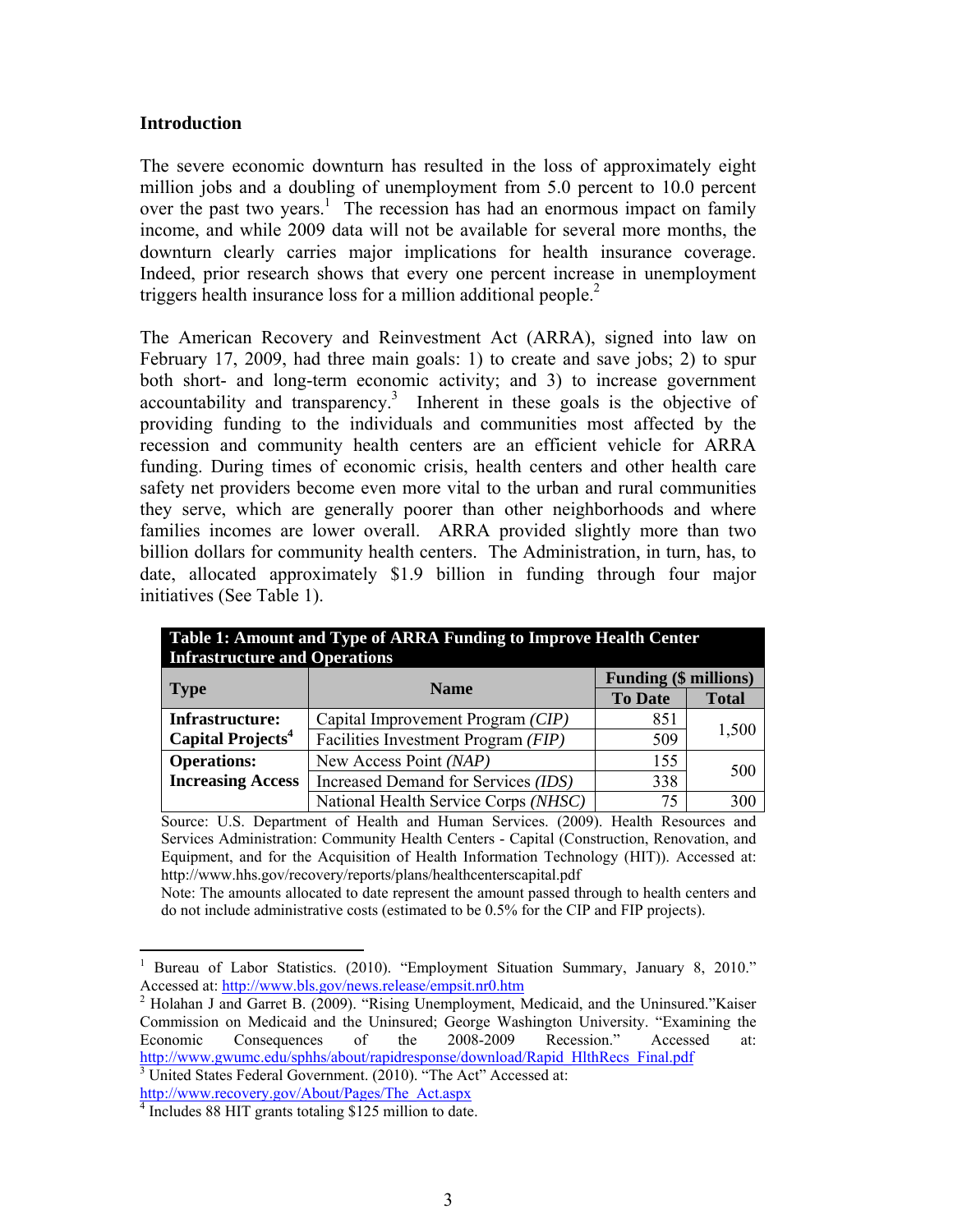Early evidence based on data submitted to the federal government suggest that health centers are on track to meet ARRA targets related to the number of new patients served and the number of jobs created or saved.<sup>5</sup> This research brief focuses on the extent to which the economic stimulus funding has, in fact, reached the populations and communities that are most in need.

### **Overview**

1

#### *ARRA and HRSA Implementation*

ARRA provides two types of funds aimed to strengthen and expand community health centers (See Table 1):

- Nearly \$1.5 billion in capital investment funding for construction, renovation, and health information technology adoption; and
- \$500 million to expand services to additional patients in need.

Most of the \$1.5 billion allotted for health center capital costs has already been obligated, mainly through two programs:

- In June 2009, every grantee received a one-time award under the Capital Improvement Program (CIP) for construction, renovation, repair, and equipment purchases, including health information technology. The base amount of \$250,000 per grantee, was increased by \$35 for every patient served, up to a \$2.5 million ceiling; additional competitive awards were made, bringing the total disbursement to \$851 million. $6$
- Funding for the other capital program, the Facility Investment Program (FIP), was awarded competitively in December 2009. Eighty-five health centers received a total of \$509 million for capital projects, with awards ranging from \$792,700 to \$12 million.<sup>7</sup> These funds can be used either to improve the utility of existing health center space through renovations or equipment installation or to increase square footage through the construction of a new or expanded service site.

<sup>&</sup>lt;sup>5</sup> National Association of Community Health Centers. (2010). "One Year Later: Health Centers' Accomplishments Under the Stimulus." Accessed at: http://www.nachc.com/stimulus

<sup>&</sup>lt;sup>6</sup> The White House, Office of the First Lady. (2009). "Press Release: First Lady Michelle Obama Announces Release of \$851 Million from Recovery Act to Upgrade & Expand Community Health Centers, To Serve More Patients." Accessed at: http://www.whitehouse.gov/the\_press\_office/First-Lady-Michelle-Obama-Announces-Release-of-851-Million-from-Recovery-Act-to-Upgrade-and-Expand-Community-Health-Centers/ 7

 $\overline{7}$  The White House, Office of the Press Secretary. (2009). "Press Release: President Obama Announces Recovery Act Awards to Build, Renovate Community Health Centers in More Than 30 States." Accessed at: http://www.whitehouse.gov/the-press-office/ president-obama-announcesrecovery-act-awards-build-renovate-community-health-cente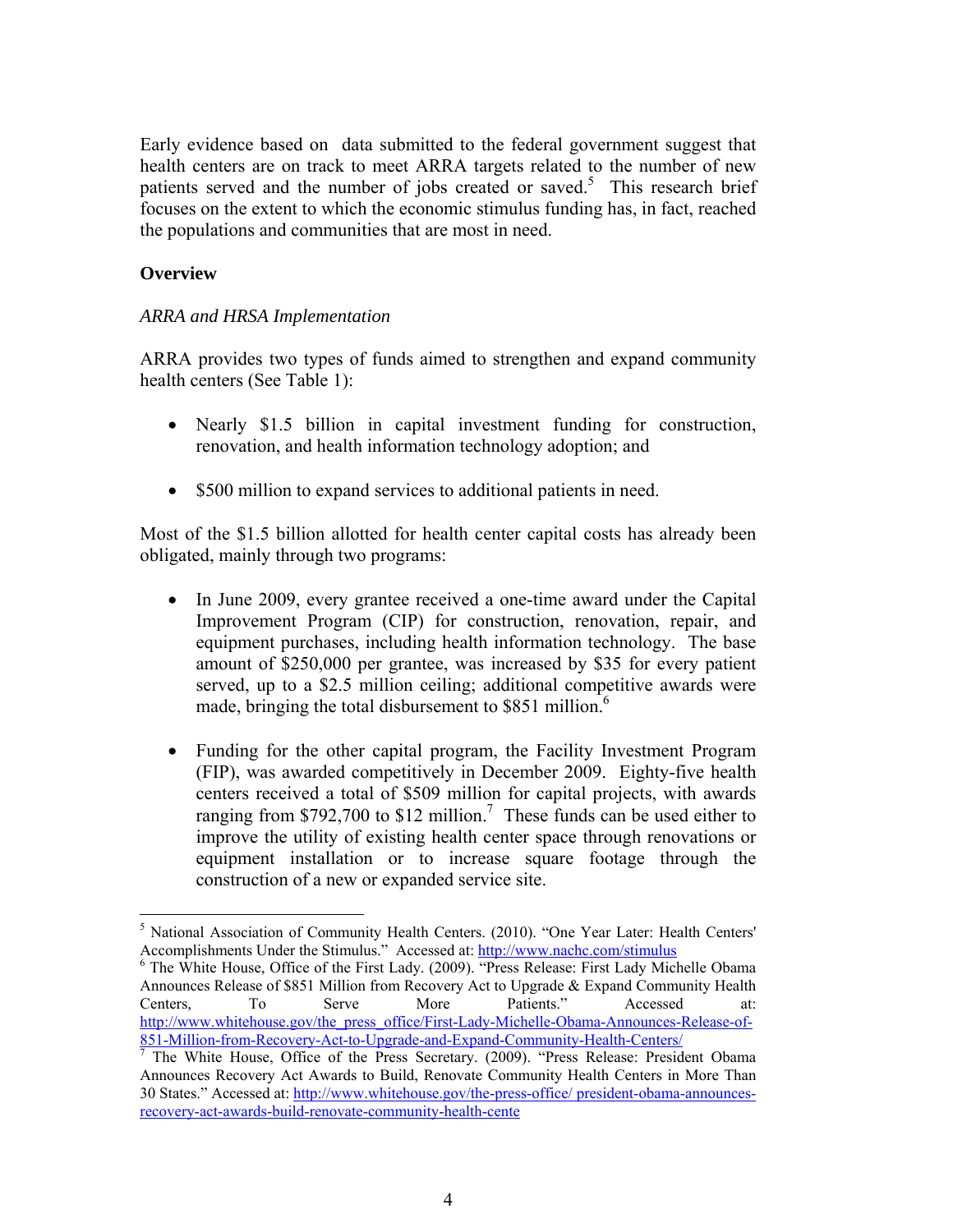Another critical capital funding initiative is the Health Information Technology (HIT) grant program, which is slated to total \$125 million; of which up to \$88 million will be allotted to Health Center-Controlled Networks (HCCNs) to enhance their capacity to support health centers. These networks create, develop, and operate information technology infrastructure for member health centers at or below market costs to increase access and improve value and efficiency. In 2009, \$36 million in funding was allocated to 53 HCCNs.<sup>8</sup>

In addition to these capital investments, ARRA includes measures to enable health centers to increase access by mitigating staffing shortages, extending hours, and adding new services. These funds have been disbursed via two separate programs:

- On March 2, 2009, HRSA allocated \$155 million to fund the establishment of 126 "New Access Points (NAPs)," which are either new health center grantees or new locations that enable existing health centers to enhance access.<sup>9</sup> It was estimated that these funds would enable health centers to care for over 750,000 additional patients.
- Since increasing access requires workforce and practice redesign in addition to infrastructure, HRSA also allocated \$338 million in "Increased Demand for Services (IDS)" grants in March 2009. Base awards of \$100,000 were made to every health center, with an increase of \$6 for every health center patient and \$19 for every uninsured health center patient. IDS funds are used to increase health center staffing, extend hours, and expand existing services (construction and equipment costing more than \$5,000 are not permitted under the IDS program). The Administration estimates that these funds will create or retain some 6,400 health center jobs.<sup>10</sup>

ARRA also increased funding for the primary care workforce by \$500 million, including \$300 million for the National Health Service Corps (NHSC). In addition, ARRA provides targeted Medicaid financing to incentivize the adoption and meaningful use of health information technology (HIT) by selected groups of Medicaid providers, including federally qualified health centers with "needy" patients (both Medicaid insured and uninsured patients) exceeding 30 percent of total patients. Virtually all health centers meet this threshold, although

 $\overline{\phantom{a}^8}$  Id.

<sup>&</sup>lt;sup>9</sup> White House, Office of the Press Secretary. "Press Release: President Obama Will Nominate Governor Kathleen Sebelius Secretary of HHS, Announces Release of \$155 Million of ARRA Funds for Health Clinics Across America." (2010). Accessed

at:http://www.whitehouse.gov/the\_press\_office/President-Obama-nominates-Governor-Kathleen-Sebelius-Secretary-of-HHS-Announces-Re/

<sup>&</sup>lt;sup>10</sup> United States Department of Health and Human Services. (March 27, 2009). "Press Release: HHS Releases \$338 Million to Expand Community Health Centers, Serve More Patients." Accessed at: http://www.hhs.gov/news/press/2009pres/03/20090327a.html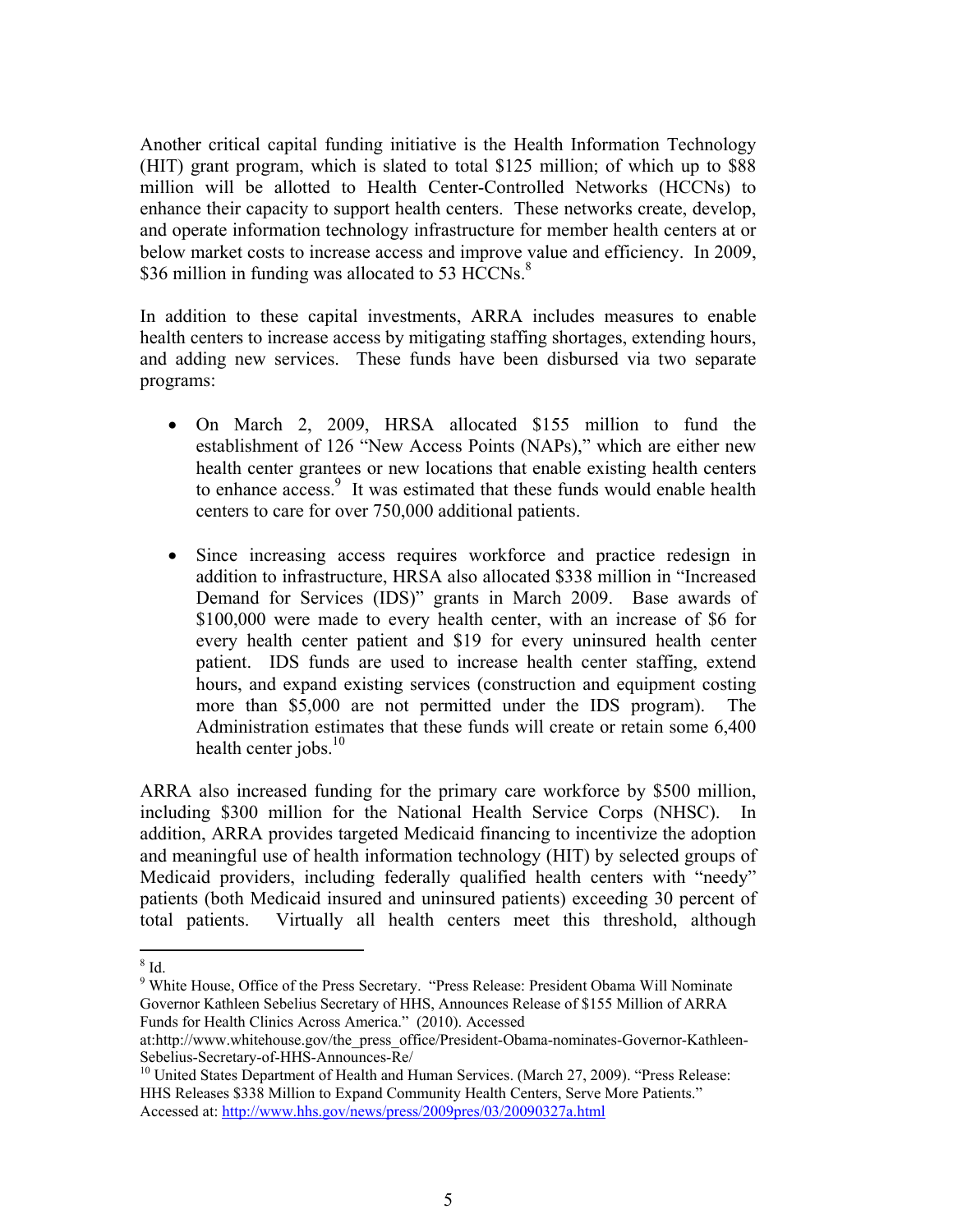implementation has not been rapid due, in part, to the fact that the program is administered at the state level.

ARRA's direct investments in health centers are expected to provide significant relief to many communities hit hardest by the recession, since the factors that make a community eligible for a health center – elevated poverty, shortages of primary care, and elevated health risks – are also characteristics of communities that are disproportionately minority, have a lower-wage workforce and have experienced the highest rates of job loss.<sup>11</sup> A measure of the link between medical underservice designation<sup>12</sup> and the economic impact of the recession on poorer communities can be seen in a 2009 survey that found that health center visits increased by 14 percent between June 2008 and June 2009, and that total visits for uninsured patients increased by 21 percent, compared with only a six percent increase during the previous year.13 Because lower income families tend to experience the harshest effects of economic crises,  $14$  understanding the impact of the ARRA health center investment can serve as an important barometer of the role of public investment during a time of economic challenge.

#### *A Profile of Health Center Patients*

In 2008, nearly 1100 health centers served one in six low-income U.S. residents, with clinical practice sites located in more than 7500 medically underserved urban and rural communities.<sup>15</sup> Health centers are of enormous importance to the low income population. Figure 1 shows that 70 percent of health center patients have family income below 100 percent of the federal poverty level, compared with 13 percent of the U.S. population as a whole, while 85 percent are low income (below 200 percent of the federal poverty level) compared to 32 percent nationwide. Approximately two-thirds of all patients served by health centers are

<sup>1</sup> <sup>11</sup>Dorn S, Garrett B, Holahan J, and Williams A. (2008). "Medicaid, SCHIP and Economic Downturn: Policy Challenges and Policy Responses." Kaiser Commission on Medicaid and the Uninsured; Ricketts T, Goldsmith L, Holmes G, Randolph R, Lee R, Taylor D, and Osterman J. (2007). "Designating Places and Populations as Medically Underserved: A Proposal for a New Approach." *Journal of Health Care for the Poor and Underserved* 18: 567-589; Government Accountability Office. (1995). "Health Care Shortage Areas: Designations Not a Useful Tool for Directing Resources at the Underserved." GAO/HEHS-95-200.

<sup>&</sup>lt;sup>12</sup> Two types of shortage designations are used to target federal resources for improving access to health care services: the Health Professional Shortage Area (HPSA), and the Medically Underserved Area/Population (MUA/P). More information available at: http://bhpr.hrsa.gov/ shortage/index.htm (Accessed February 11, 2009)<br><sup>13</sup> National Association of Community Health Centers. (2009). "Fact Sheet: Recession Brings

More Patients to Health Centers." Accessed at: http://www.nachc.com/ client/documents/20090929\_Rising\_Patient\_Demand.pdf

<sup>&</sup>lt;sup>14</sup> Felland LE, Cunningham PJ, Cohen GR, November EA, and Quinn BC. (2010). "The Economic Recession: Early Impacts on Health Care Safety Net Providers." Center for Studying Health System Change.

<sup>&</sup>lt;sup>15</sup> Based on estimated 15.7 million low-income health center patients and 96.0 million individuals with incomes less than 200 percent of the federal poverty level (HRSA Uniform Data System, 2008; United States Census, Current Population Survey, Annual Social and Economic Supplement, 2009).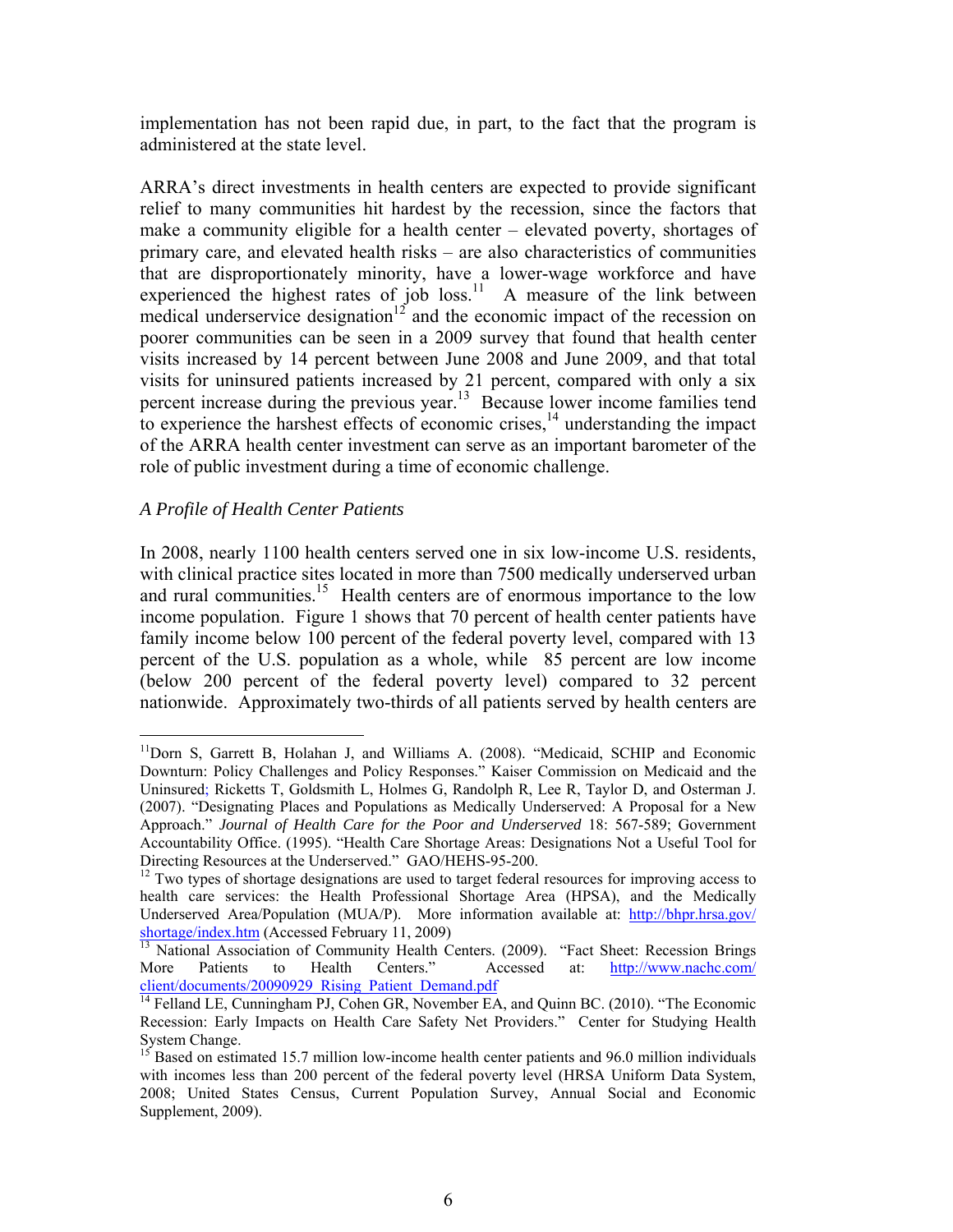members of racial or ethnic minority populations,<sup>16</sup> and health centers serve an estimated one in five members of racial and ethnic minority groups.<sup>17</sup>



Twenty-nine percent of health center patients are women of childbearing age (15- 44), while 33 percent are children under 18. Based on health center and census data, health centers served nearly one in five low-income women in  $2008$ ,  $^{18}$  and health centers account for approximately one in eight low income births in the U.S.<sup>19</sup> Health centers serve one in 11 low-income elderly and one in 14 patients served is  $65$  or older.<sup>20</sup> Health centers also care for nearly one million homeless families and 834,000 migrant/seasonal workers and families who are at higher risk of poor health.

1

Estimates are derived from 4.3 million births in 2006 (CDC NCHS; Accessed February 12, 201 at: http://205.207.175.93/VitalStats/TableViewer/tableView.aspx?ReportId=15101) of which 44 percent are assumed to be low-income (based on ages 0-3; Accessed at: http:// www.nccp.org/publications/pub 894.html). Approximately 23,000 prenatal care patients delivered in 2006 (UDS, HRSA).

<sup>&</sup>lt;sup>16</sup> Health center minority estimates are based on 1999-2006 historical UDS records, HRSA.

<sup>&</sup>lt;sup>17</sup> Health center minority estimates are based on 1999-2006 historical UDS records, HRSA. National estimates based on the 2008 Census.

<sup>&</sup>lt;sup>18</sup> Based on 10.1 million female health center patients and  $52.1$  million low-income women (Current Population Survey, Annual Social and Economic Supplement, 2009).

 $^{20}$  Based on 1.2 million elderly health center patients and 13.7 million low-income elderly (Current Population Survey, Annual Social and Economic Supplement, 2009).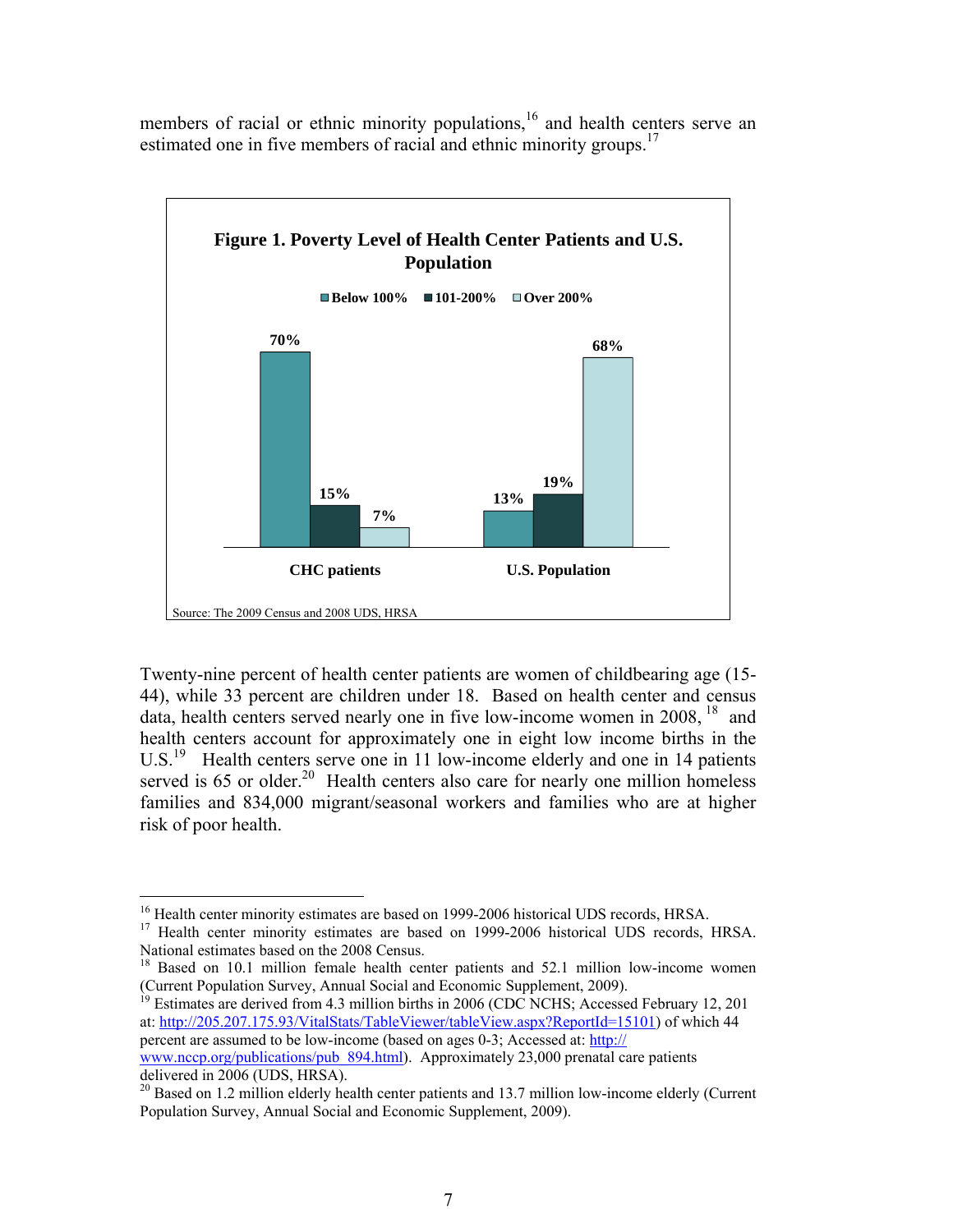By targeting health centers, ARRA effectively provides needed health resources to populations at greater risk of poor health. According to the 2002 Community Health Center User/Visit Survey and 2000 National Health Interview Survey, 23 percent of health center patients report that they are in excellent health compared with 38 percent of U.S. residents. Conversely, 26 percent of health center patients report fair or poor health, compared with nine percent of the population as a whole. These health status differences translate to activity limitations for health center patients at a much higher rate than that found among the total population. Twenty-eight percent of health center patients report activity limitations, compared with only eight percent of the U.S. population. Health center patients are five times more likely to need help with Activities of Daily Living (ADLs) and four times more likely to need help with Instrumental Activities of Daily Living (IADLs) than the population as a whole (see Figure 2).



Figure 3 shows health center users are also more likely to suffer from hypertension, asthma, and diabetes than the general population; almost one in three health center patients has hypertension, almost one in five has asthma, and one in ten has diabetes.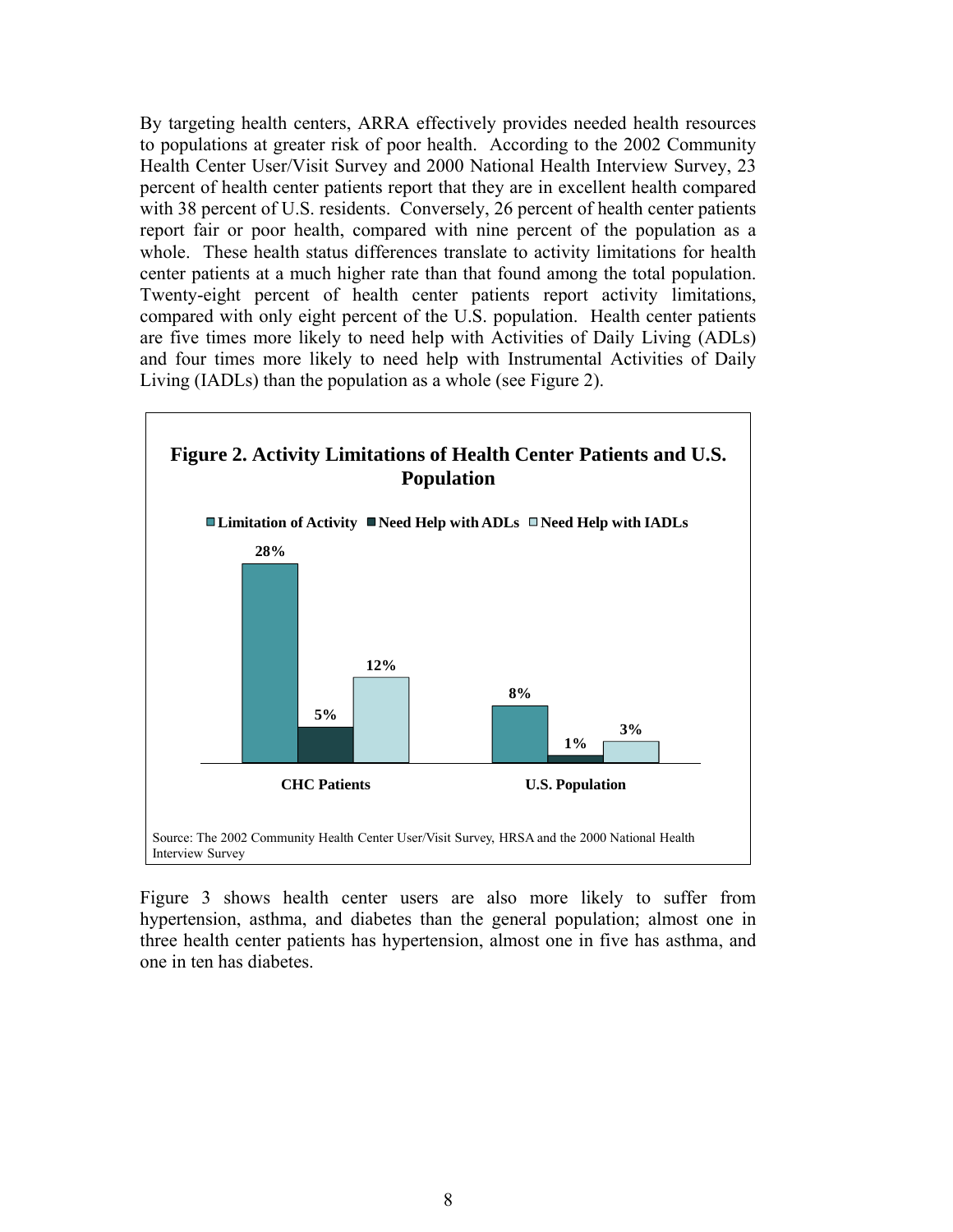

Between 1996 and 2008, the number of patients served by health centers more than doubled, from 8,250,000 patients to over 17.1 million. Over this same time period, health centers served an average of nearly 739,000 new patients annually, of whom approximately 40 percent were uninsured. Yet even with the considerable ARRA investment, health centers face significant workforce and financial pressures that limit their capacity<sup>21</sup> and that underscore the importance of looking beyond temporary ARRA investments toward longer term and sustained strategies for health center growth. For example, the surge in demand for care among Massachusetts health centers following enactment of comprehensive health reform in that state suggests a significant underlying unmet need for care, stemming from the lack of primary care access in lower income communities  $22$ 

 $\overline{a}$ 

 $21$  Felland, Cunningham, Cohen, November, and Quinn (2010); Rosenbaum S, Finnegan B, and Shin P. (2009). "Community Health Centers in an Era of Health System Reform and Economic Downturn: Prospects and Challenges." Kaiser Commission on Medicaid and the Uninsured.

<sup>22</sup> Ku L, Jones E, Finnegan B, Shin P, and Rosenbaum S. (March 2009). "How is the Primary Care Safety Net Faring in Massachusetts? Community Health Centers in the Midst of Health Reform." Kaiser Family Foundation & Geiger Gibson/RCHN Community Health Foundation Research Collaborative; Long S. (2008). "On the Road to Universal Coverage: Impacts of Reform in Massachusetts at One Year." *Health Affairs* 27(4): w270-84; Massachusetts Division of Health Care Finance and Policy. (November 2008). "Health Care in Massachusetts: Key Indicators."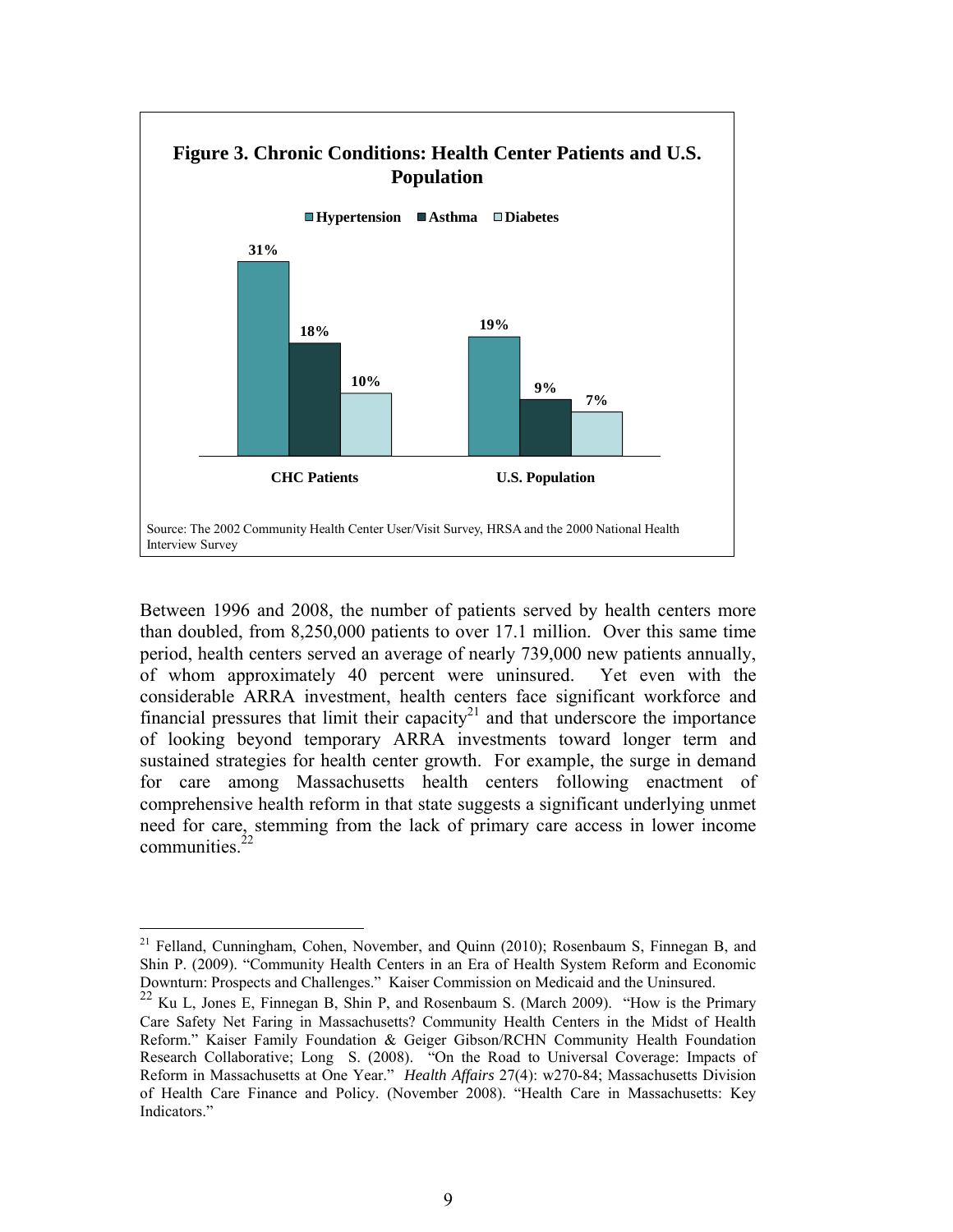#### **Our Research Aims**

In this analysis we sought to examine the potential effects of ARRA on patients, health centers, and communities by examining how the stimulus funds were targeted toward the neediest communities. We examined publicly available material on awards to health centers and analyzed how ARRA funds vary geographically, impacting access to health care as well as the economy.

#### **Findings**

 $\overline{a}$ 

#### Impact on Access

To date, 1,100 health centers, including 23 located in U.S. Territories, have received one or more of the ARRA awards. According to recovery.gov, 2,361 ARRA grants were awarded in 2009 to support 1,167 access-related projects (IDS and NAP) and 1,194 construction (CIP and FIP) projects.<sup>23</sup> Table 1 shows the number and type of ARRA awards received by health centers in each state.

<sup>&</sup>lt;sup>23</sup> United States Federal Government. "Award Summary." Retrieved from http://www.recovery.ca.gov/viewAwardDetails.do?tasNumber=75-0351&awardId=3963 &isFederalAward=true&category=Health+and+Human+Services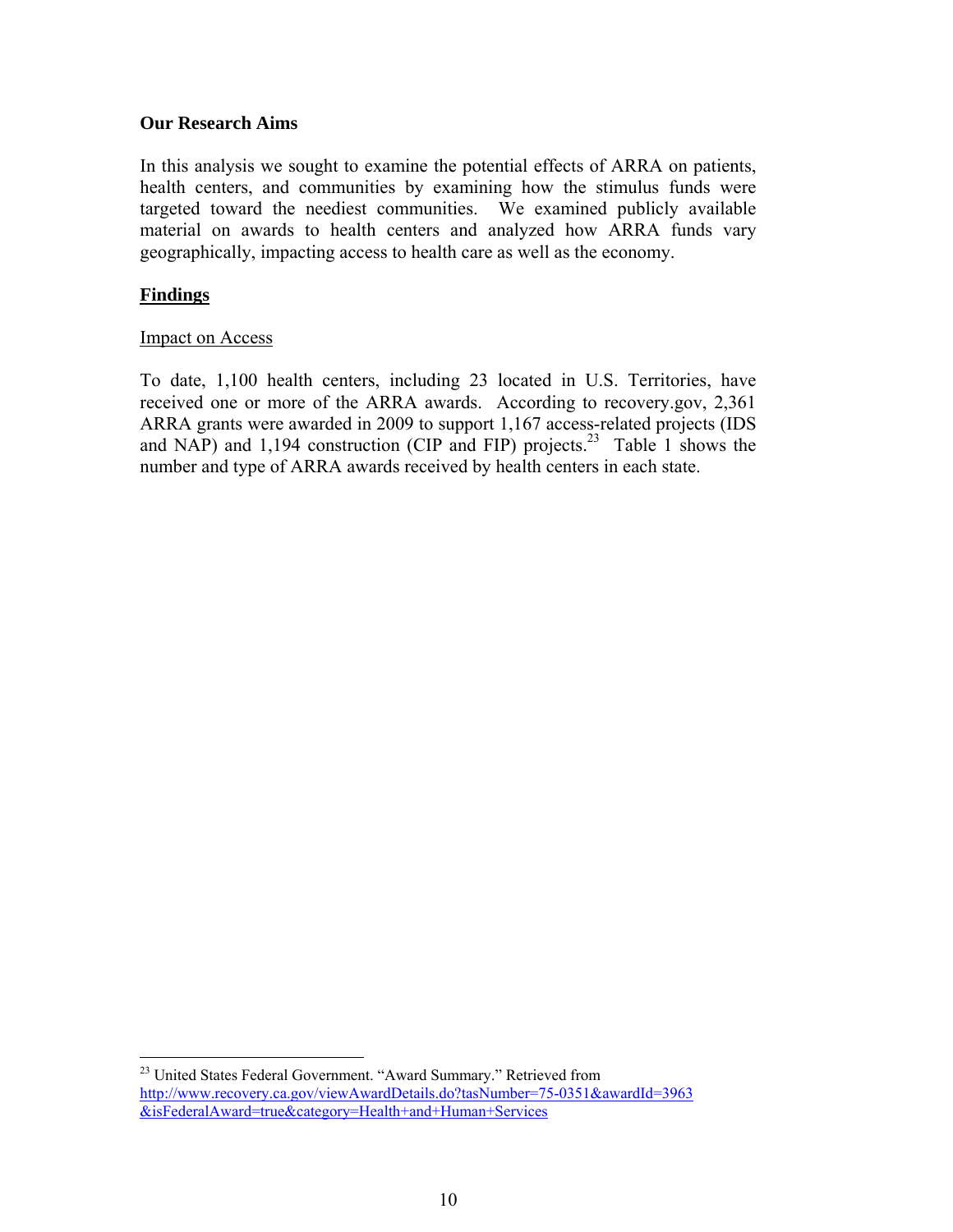| Table 2: Number of ARRA-funded Projects, by State |                 |                |                  |                 |                |  |
|---------------------------------------------------|-----------------|----------------|------------------|-----------------|----------------|--|
|                                                   | <b>IDS</b>      | <b>FIP</b>     |                  | <b>IDS</b>      | <b>FIP</b>     |  |
|                                                   | and             | and            |                  | and             | and            |  |
| <b>State</b>                                      | <b>NAP</b>      | <b>CIP</b>     | <b>State</b>     | <b>NAP</b>      | <b>CIP</b>     |  |
| Alaska                                            | 27              | 28             | Montana          | 16              | 16             |  |
| Alabama                                           | 17              | 16             | North Carolina   | 28              | 30             |  |
| Arkansas                                          | 15              | 11             | North Dakota     | $\overline{4}$  | 5              |  |
| Arizona                                           | 16              | 17             | Nebraska         | 6               | 6              |  |
|                                                   |                 |                | <b>New</b>       |                 |                |  |
| California                                        | 115             | 122            | Hampshire        | 11              | 13             |  |
| Colorado                                          | 16              | 17             | New Jersey       | 20              | 23             |  |
| Connecticut                                       | 13              | 11             | New Mexico       | 15              | 16             |  |
| District of                                       |                 |                |                  |                 |                |  |
| Columbia                                          | 6               | 6              | Nevada           | 3               | $\overline{3}$ |  |
| Delaware                                          | $\overline{7}$  | $\overline{4}$ | New York         | 54              | 56             |  |
| Florida                                           | 41              | 46             | Ohio             | 30              | 33             |  |
| Georgia                                           | 31              | 30             | Oklahoma         | 15              | 17             |  |
| Hawaii                                            | 18              | 19             | Oregon           | $\overline{25}$ | 26             |  |
| Iowa                                              | 14              | 14             | Pennsylvania     | 39              | 42             |  |
| Idaho                                             | 11              | 11             | Rhode Island     | 10              | $8\,$          |  |
| Illinois                                          | 37              | 40             | South Carolina   | 20              | 22             |  |
| Indiana                                           | 20              | 20             | South Dakota     | $\overline{7}$  | 6              |  |
| Kansas                                            | 13              | 11             | Tennessee        | 25              | 23             |  |
| Kentucky                                          | $\overline{21}$ | 18             | Texas            | 63              | 65             |  |
| Louisiana                                         | 26              | 23             | Utah             | 11              | 11             |  |
| Massachusetts                                     | 36              | 44             | Virginia         | 25              | 25             |  |
| Maryland                                          | 16              | 17             | Vermont          | 9               | 9              |  |
| Maine                                             | 20              | 20             | Washington       | 26              | 26             |  |
| Michigan                                          | 30              | 31             | Wisconsin        | 16              | 16             |  |
| Minnesota                                         | 16              | 16             | West Virginia    | 30              | 28             |  |
| Missouri                                          | 21              | 20             | Wyoming          | 5               | 6              |  |
| Mississippi                                       | 22              | 22             | U.S. territories | 29              | 29             |  |
|                                                   |                 |                | Total            | 1,167           | 1,194          |  |

Source: Capital Link (2010); ARRA awards for health centers as presented on the Health Resources and Services Administration (HRSA) website http://www.hrsa.gov.

Because health centers are recognized for their ability to effectively utilize federal grants to improve and expand patient access to medical, dental, and mental health services,  $24$  it is estimated that nearly three million new patients will be served with the funding provided by ARRA. Since 2000, the number of patients at health centers increased on average seven percent annually. Based on this trend and projections from HRSA and Capital Link, a national nonprofit organization that provides capital advisory and lending services to health centers, we estimate the number of health center patients will grow to approximately 19 million in 2009, and to 21 million in 2011 (see Figure 4).

 $\overline{a}$ 

<sup>&</sup>lt;sup>24</sup> Lo Sasso AT and Byck GR. (2010). "Funding Growth Drives Community Health Center Services." *Health Affairs* 29(2):289-296.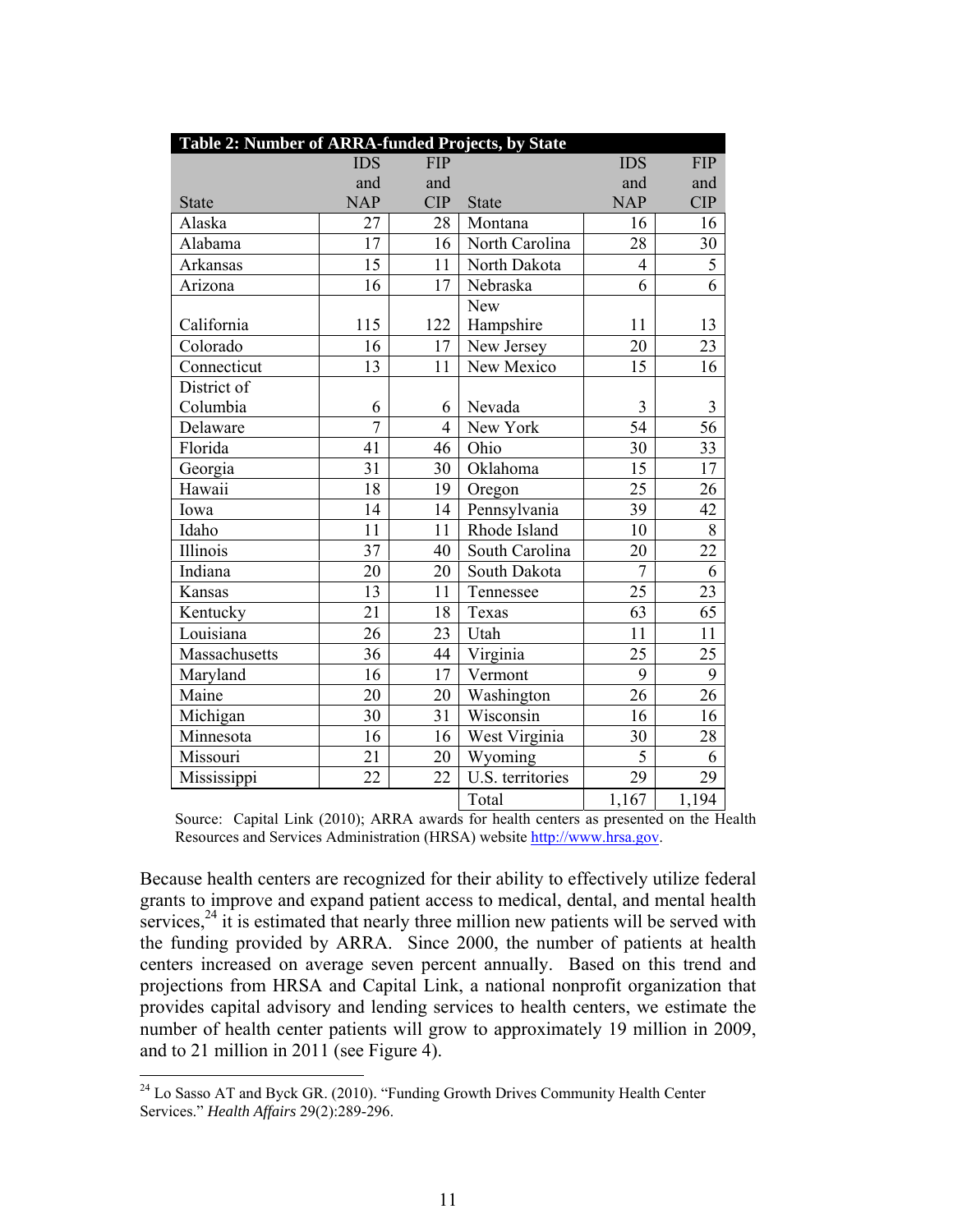

Figure 5 illustrates the state-by-state increases in the number of new patients supported by IDS and NAP grants through 2011 (see Appendix for state-by-state estimates by award type). The number of new patients ranges from 2,419 in North Dakota to 384,364 in California.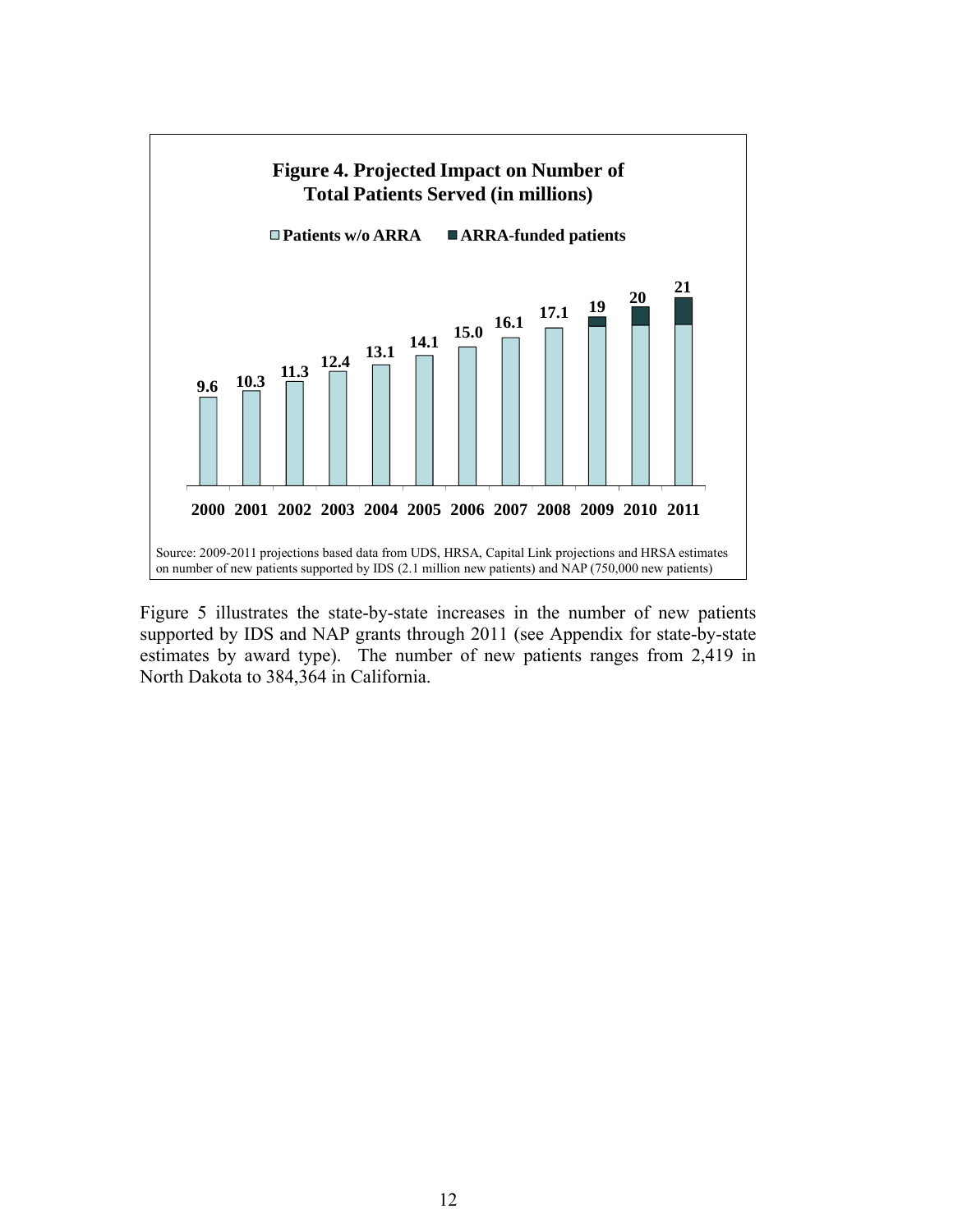![](_page_13_Figure_0.jpeg)

As construction projects are completed by 2011, the number of patients served is likely to grow at a faster rate. However, workforce shortages that limit capacity and continued cuts in state and local funding may offset some of the expected gains in access.25

## ARRA Grants Vary with the Strength of the Economy

 $\overline{a}$ 

In addition to improving access and capacity, ARRA awards are intended to protect and stimulate some of the most economically depressed communities. As Figure 6 shows, states with higher levels of unemployment received greater levels of health center funding. The median amount of funding to those states with unemployment levels higher than 11 percent was relatively higher than that to states with lower unemployment levels. Health centers in states with the highest unemployment level received on average \$35 million. Health centers in states reporting 9-11 percent unemployment received on average \$30 million. Health centers in states with 7-9 percent and 4-7 percent unemployment received \$19 and \$12 million, respectively.

<sup>&</sup>lt;sup>25</sup> National Association of Community Health Centers. (September 2009). "Weathering the Storm: State Funding for Health Centers During an Economic Crisis." State Policy Report #9. Retrieved from http://www.nachc.com/client/SPR29FINAL.pdf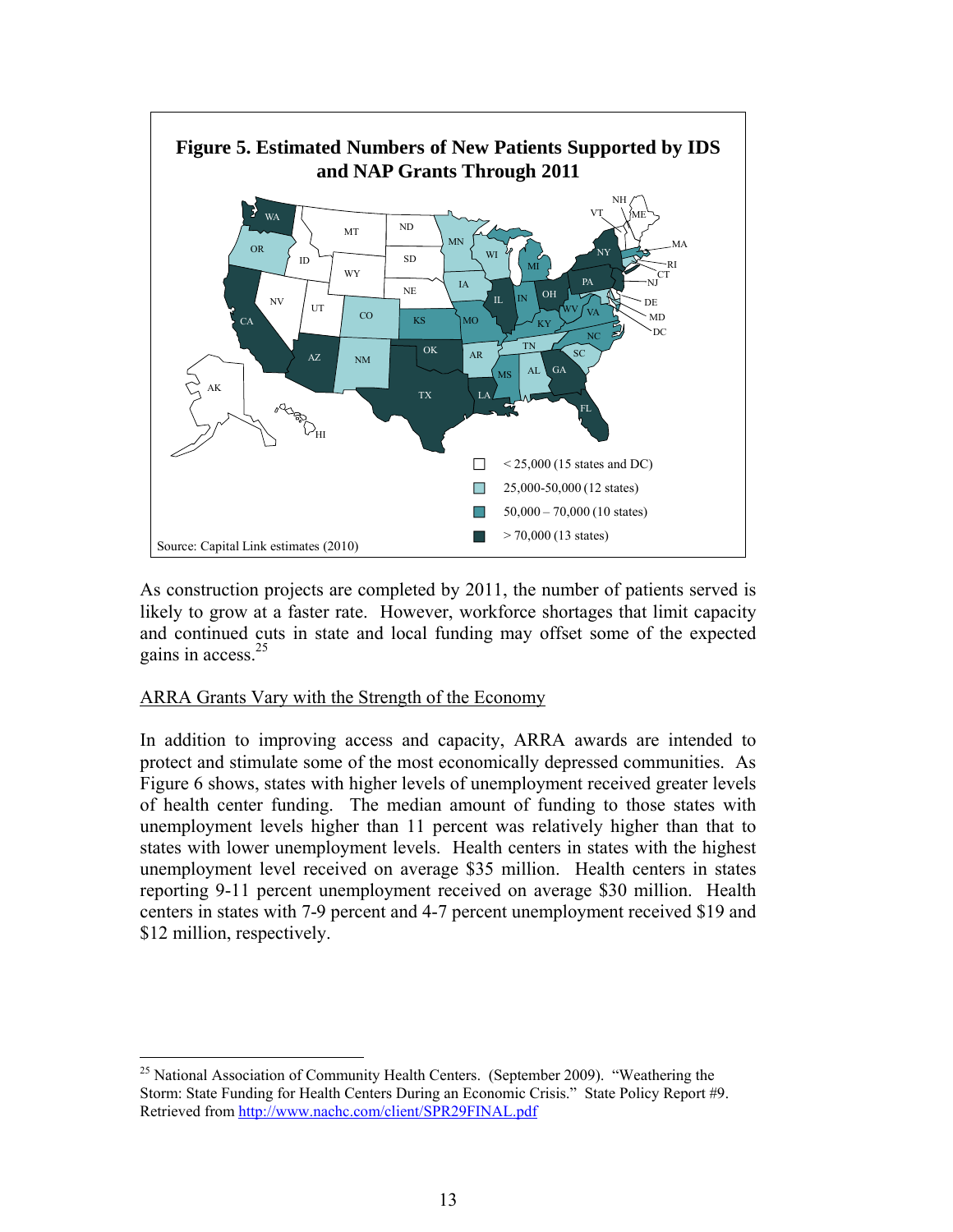![](_page_14_Figure_0.jpeg)

Additional analyses at the county level further suggest ARRA grants to community health centers are well-targeted. Specifically, counties with health centers that received ARRA grants had higher rates of unemployment than nongrantee counties. Based on unemployment data for the first 11 months of 2009, the average unemployment rate among counties with health center ARRA grantees was 9.6 percent, compared to an average rate of 9.0 percent in all other counties. More than half of counties with health center ARRA grantees had unemployment rates over 9.0 percent and half of those (25 percent) had average rates of more than 11 percent. (See Appendix)

Furthermore, the county-level analysis indicates health center ARRA grants went to areas experiencing rising unemployment levels. Between 2007 and 2009, counties with health center ARRA grantees experienced higher-than-average unemployment growth. The average unemployment rate grew by 4.4 percent in counties with health centers that received ARRA grants compared to 4.0 percent in all other counties.

#### Impact of the ARRA on the Economy

 $\overline{a}$ 

States facing greater unemployment levels tend to benefit the most economically from ARRA grants.<sup>26</sup> Figure 7 indicates that the economic impact of ARRA funds, measured in millions of dollars, was highest for those states with higher

<sup>&</sup>lt;sup>26</sup> The economic impact model includes basic direct, indirect, and induced economic activity concepts. The estimates include impacts from all health center operations related awards (NAP, IDS) and capital related awards (CIP, FIP).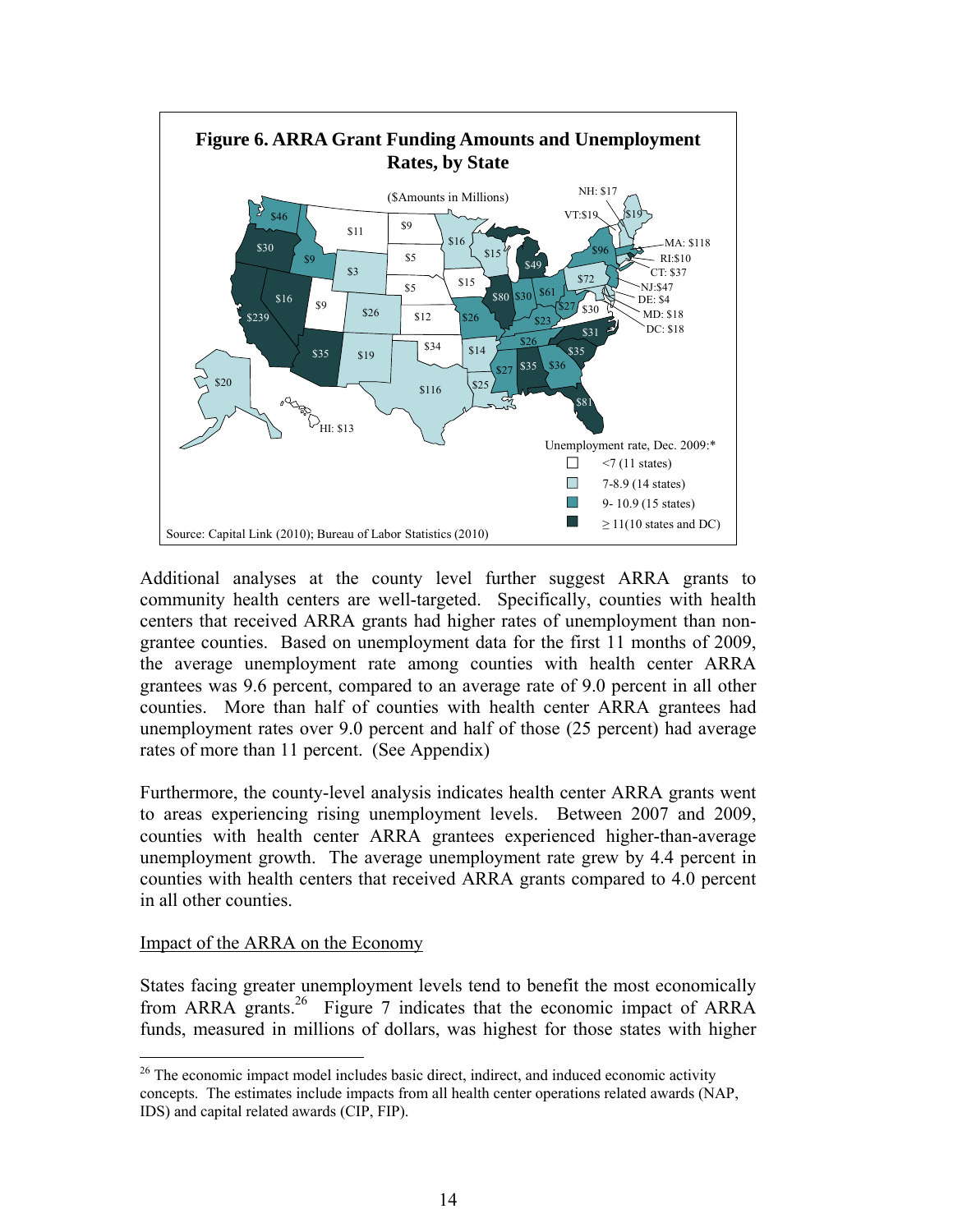rates of unemployment. On average, ARRA generated approximately \$55.9 million in states with an unemployment rate greater than or equal to 11 percent. In states with relatively lower economic stress, defined as those with an unemployment rate of seven percent or less, ARRA funding generated \$20.6 million on average.

![](_page_15_Figure_1.jpeg)

Estimates on the economic impact of ARRA funding to health centers provided by Capital Link suggest that for every one million dollars invested, an average of \$1.7 million in new economic activity is generated. Table 3 shows the estimated range of economic activity that is generated for every one million dollars in health center funding for each state.<sup>27</sup> The estimated return ranges from \$1.512 million in Wyoming to \$1.814 in California for every one million invested through IDS, NAP, or construction awards (CIP/FIP).

Prior to the economic crisis, federal funds allocated to health centers would have provided a nearly four-fold return on investment.28 The \$1.85 billion invested to

<sup>28</sup> National Association of Community Health Centers, the Robert Graham Center, and Capital Link. (2008). "Access Granted: The Primary Care Payoff." Retrieved from

<sup>&</sup>lt;u>.</u>  $27$  Figures are rounded to minimize uncertainty in calculating the direct, indirect, and induced economic effects and the misperception of precision and accuracy in estimating economic impacts.

http://www.nachc.com/client/documents/issues-advocacy/policy-library/ research-data/researchreports/Access\_Granted\_FULL\_REPORT.pdf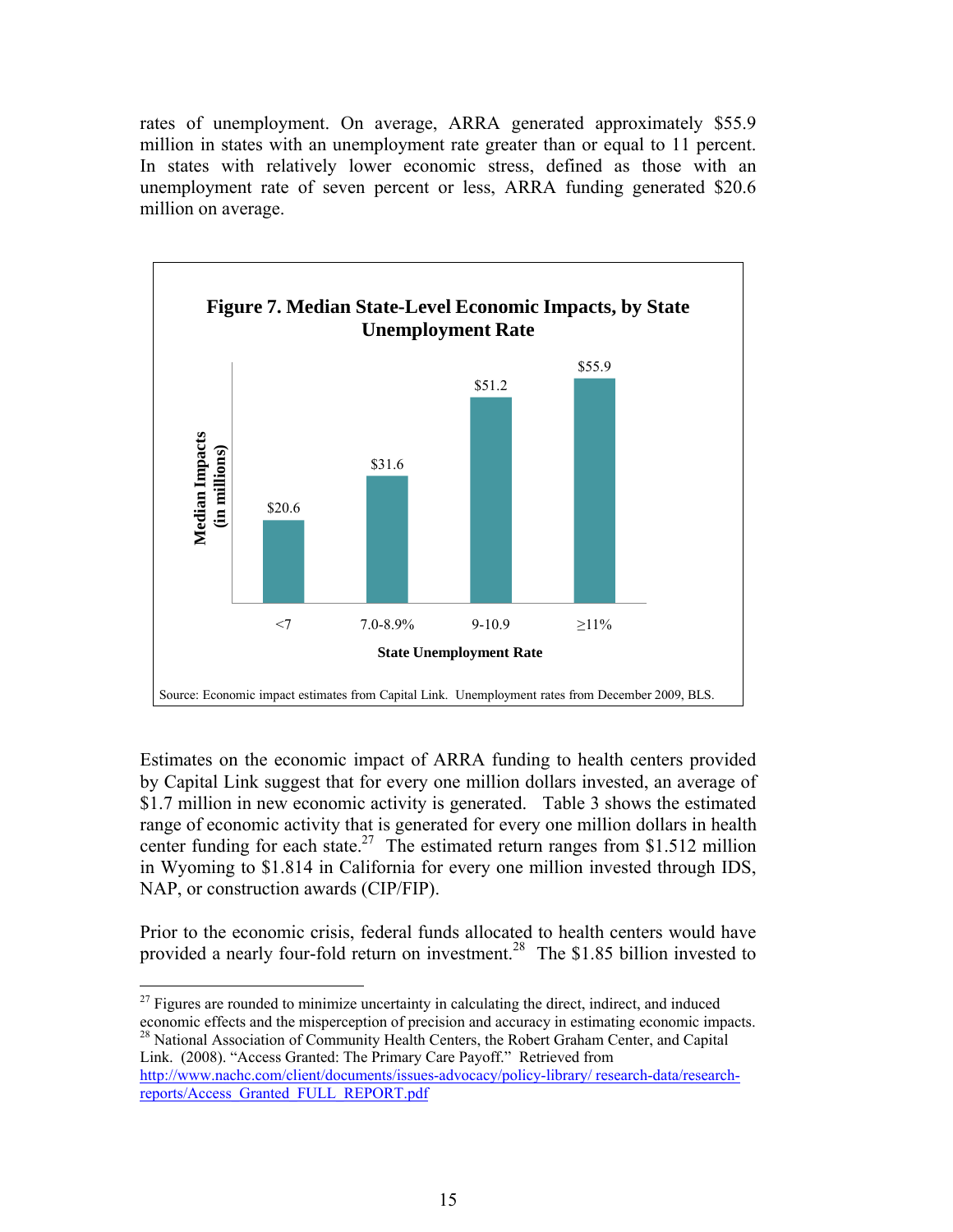date in health centers under ARRA translates into \$3.2 billion in new economic activity. The returns are lower now since most of the gains in estimated economic activity are offset by higher unemployment levels and other effects of the recession.

| Table 3: Economic Impact of a One Million Dollar Investment in |                 |                |                 |  |  |
|----------------------------------------------------------------|-----------------|----------------|-----------------|--|--|
| <b>Community Health Centers</b>                                |                 |                |                 |  |  |
|                                                                | Economic return |                | Economic return |  |  |
|                                                                | on \$1 million  |                | on \$1 million  |  |  |
| <b>State</b>                                                   | investment      | <b>State</b>   | investment      |  |  |
| Alabama                                                        | \$1,641,000     | Missouri       | \$1,808,000     |  |  |
| Alaska                                                         | \$1,554,000     | Montana        | \$1,587,000     |  |  |
| Arizona                                                        | \$1,723,000     | Nebraska       | \$1,653,000     |  |  |
| <b>Arkansas</b>                                                | \$1,604,000     | New Hampshire  | \$1,651,000     |  |  |
| California                                                     | \$1,835,000     | New Jersey     | \$1,719,000     |  |  |
| Colorado                                                       | \$1,814,000     | New Mexico     | \$1,670,000     |  |  |
| Connecticut                                                    | \$1,667,000     | New York       | \$1,755,000     |  |  |
| Delaware                                                       | \$1,588,000     | North Carolina | \$1,691,000     |  |  |
| District of Columbia                                           | \$1,301,000     | North Dakota   | \$1,539,000     |  |  |
| Florida                                                        | \$1,788,000     | Oklahoma       | \$1,682,000     |  |  |
| Georgia                                                        | \$1,774,000     | Pennsylvania   | \$1,896,000     |  |  |
| Hawaii                                                         | \$1,554,000     | Puerto Rico    | \$1,518,000     |  |  |
| Idaho                                                          | \$1,618,000     | Rhode Island   | \$1,611,000     |  |  |
| Illinois                                                       | \$1,880,000     | South Carolina | \$1,606,000     |  |  |
| Indiana                                                        | \$1,696,000     | South Dakota   | \$1,579,000     |  |  |
| Iowa                                                           | \$1,616,000     | Tennessee      | \$1,769,000     |  |  |
| Kansas                                                         | \$1,721,000     | Texas          | \$1,828,000     |  |  |
| Kentucky                                                       | \$1,719,000     | Utah           | \$1,809,000     |  |  |
| Louisiana                                                      | \$1,639,000     | Vermont        | \$1,586,000     |  |  |
| Maine                                                          | \$1,646,000     | Virginia       | \$1,693,000     |  |  |
| Maryland                                                       | \$1,677,000     | Washington     | \$1,746,000     |  |  |
| Massachusetts                                                  | \$1,713,000     | West Virginia  | \$1,590,000     |  |  |
| Michigan                                                       | \$1,759,000     | Wisconsin      | \$1,690,000     |  |  |
| Minnesota                                                      | \$1,826,000     | Wyoming        | \$1,512,000     |  |  |
| Mississippi                                                    | \$1,616,000     | Total          | \$1,732,000     |  |  |

Sources: Estimated return derived from economic impact estimates from Capital Link (2010). Notes: The economic impact estimates were prepared by Capital Link with MIG, Inc. IMPLAN Software Version 3.0, 2008 structural matrices, 2008 state-specific multipliers, and data from various American Recovery and Reinvestment Act awards for health centers as presented on the Health Resources and Services Administration (HRSA) website http://www.hrsa.gov

#### **Discussion**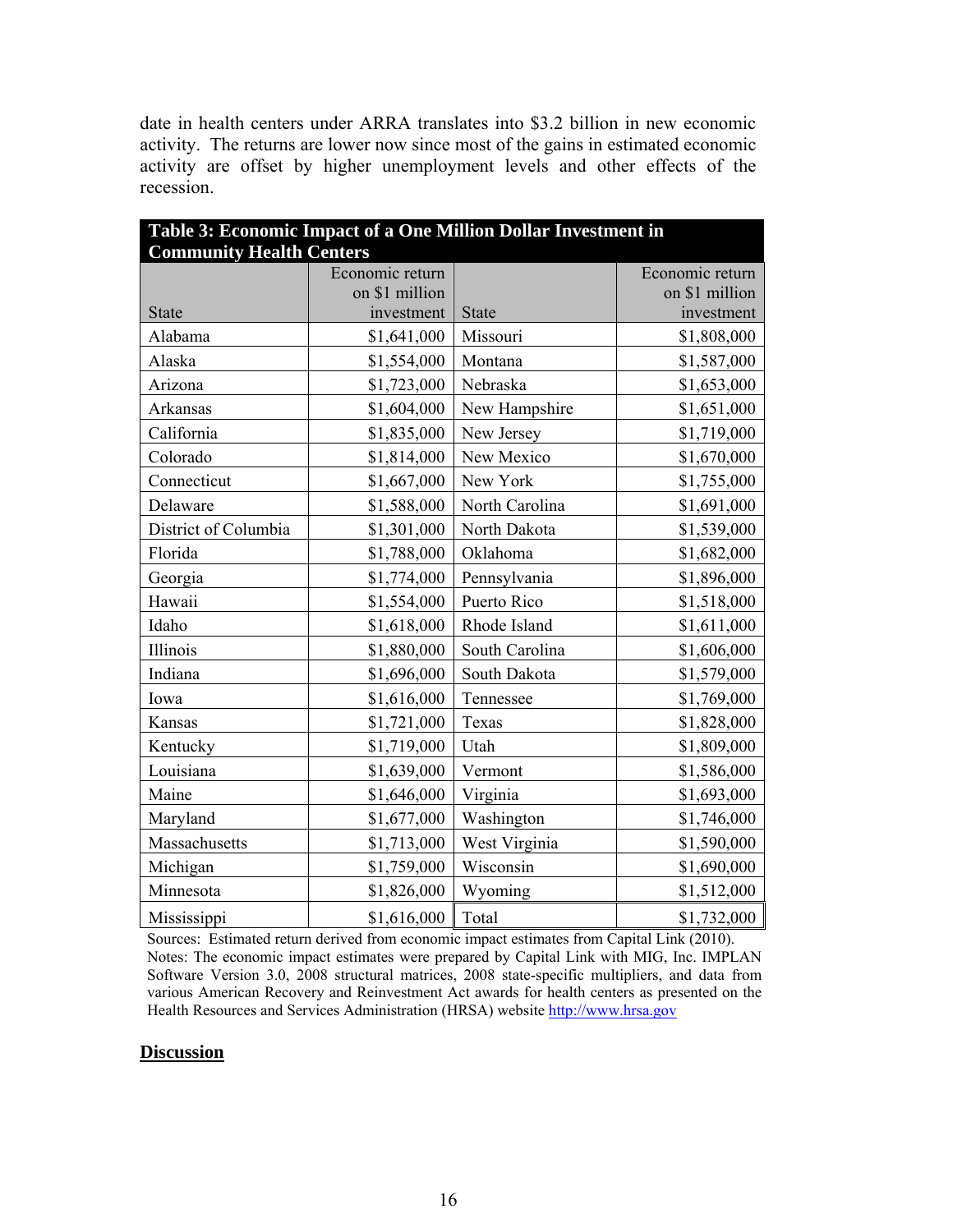This study underscores that health centers are able to rapidly transform an infusion of funding into new services and expanded jobs. In this regard, the ARRA investment acts as an economic engine in targeted communities, with investments translated quickly into economic gain and an estimated return of nearly two dollars for every dollar spent.

This analysis also indicates that ARRA funds are effectively targeted to economically depressed states, with investments directed substantially toward those counties hardest hit by unemployment. By 2011, we estimate investments in patient care and service expansion through ARRA grants will enable health centers to care for nearly three million more patients than would have been served in the absence of ARRA funding, to meet rapidly escalating need.

In an earlier report on the effects of the 2006 Massachusetts reforms, we showed that health centers were able to respond to a new patient surge flowing from health reform.<sup>29</sup> In the current recession, health centers demonstrate a similar ability to respond to a surge of need, this time triggered by severe economic conditions, leading to unemployment and uninsurance. However, the challenge lies in sustaining this expansion and assuring that the ability of health centers to respond to community needs is maintained even as overall economic circumstances begin to improve. ARRA's special investments are meant to be short-term, yet the effects of the recession can be expected to linger for a long time, particularly in the highest need communities where recovery generally takes longer. To this end, the health reform investment, including expanded Medicaid coverage for low income patients and direct investment in health center expansions – contained in both the House and Senate measures – hold the greatest promise for ongoing operational sustainability and growth.

Importantly, with health reform legislation still pending in Congress, the President's FY 2011 budget would provide \$290 million in funding to sustain the additional patient care load funded through the infusion of ARRA dollars. This spending request seeks to avert major reductions in service at a time when communities are still experiencing the worst effects of the recession. If Congress fails to act quickly, health centers could face significant budget shortfalls that cause them to curtail services, reduce staffing, or scale back service sites. An erosion of federal funding would further intensify the impact of reductions in state funding for health centers, which are already occurring. Although preliminary indicators show ARRA has achieved its goal of directing resources into communities that tend to bear the heaviest burden during an economic downturn, – those with low community incomes, a disproportionate percentage of low wage workers, inadequate primary care access, and elevated health risks – ongoing support is needed to sustain the benefits to the local economy and populations at greater risk of poor health, particularly as a consequence of unemployment.

 $\overline{a}$ 

 $29$  Ku, Jones, Finnegan, Shin, and Rosenbaum (2009).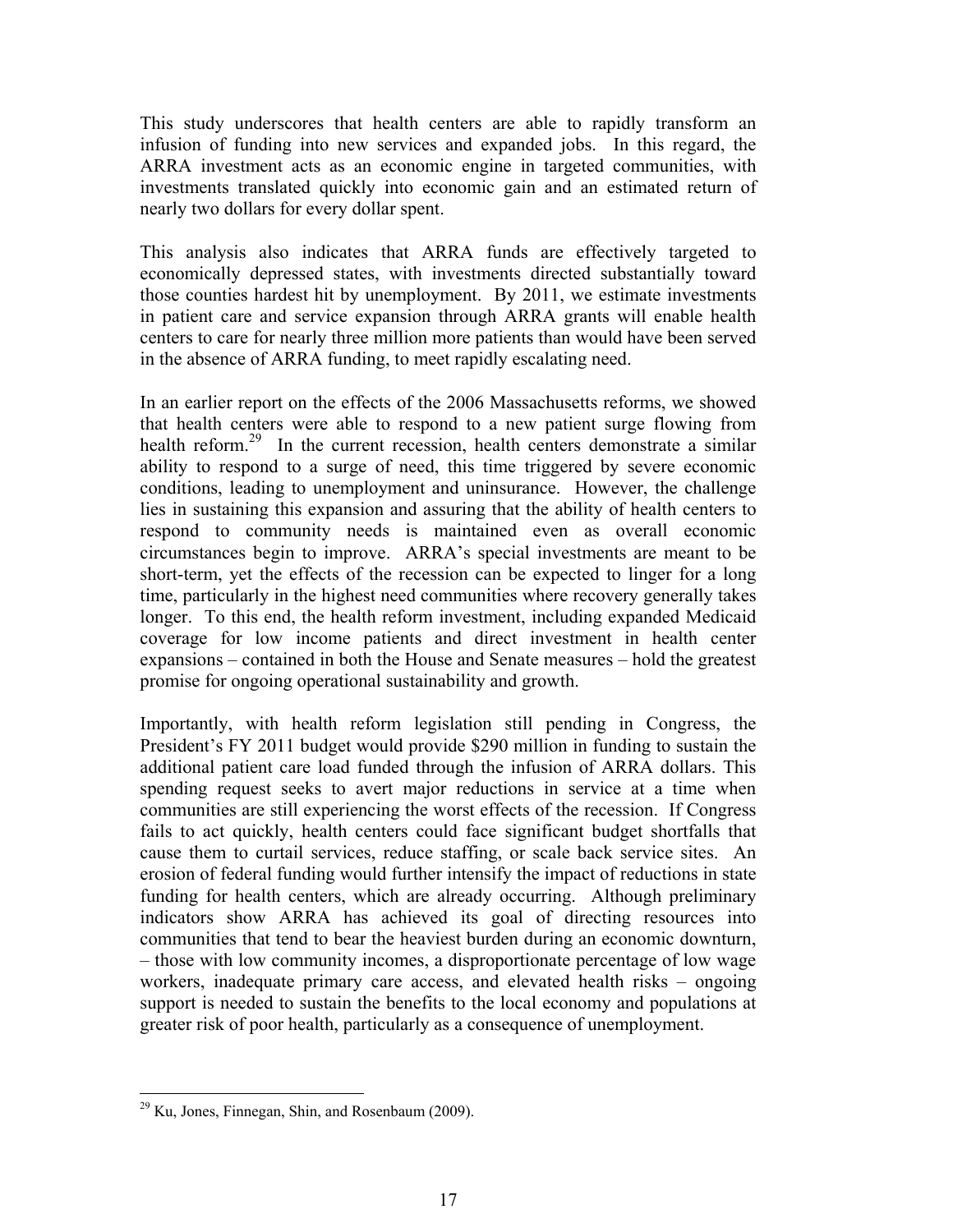# **Appendix**

| Table A1: Estimated Numbers of New Patients Served by<br><b>Award Type, By State</b> |                                                   |                                                   |                                                                       |  |
|--------------------------------------------------------------------------------------|---------------------------------------------------|---------------------------------------------------|-----------------------------------------------------------------------|--|
|                                                                                      | <b>NAP</b>                                        | <b>IDS</b>                                        |                                                                       |  |
| <b>State</b>                                                                         | <b>Estimated</b><br><b>New</b><br><b>Patients</b> | <b>Estimated</b><br><b>New</b><br><b>Patients</b> | <b>Estimated</b><br><b>New</b><br><b>Uninsured</b><br><b>Patients</b> |  |
| Alabama                                                                              | 12,140                                            | 27,969                                            | 16,516                                                                |  |
| Alaska                                                                               | 1,970                                             | 16,629                                            | 7,446                                                                 |  |
| Arizona                                                                              | 13,010                                            | 59,814                                            | 21,987                                                                |  |
| Arkansas                                                                             | 12,280                                            | 16,335                                            | 10,643                                                                |  |
| California                                                                           | 80,890                                            | 303,474                                           | 148,376                                                               |  |
| Colorado                                                                             | 5,240                                             | 39,689                                            | 21,619                                                                |  |
| Connecticut                                                                          | 17,030                                            | 20,143                                            | 7,944                                                                 |  |
| Delaware                                                                             | 5,680                                             | 5,207                                             | 3,303                                                                 |  |
| District of Columbia                                                                 |                                                   | 8,370                                             | 3,455                                                                 |  |
| Florida                                                                              | 35,720                                            | 100,976                                           | 73,692                                                                |  |
| Georgia                                                                              | 31,420                                            | 45,191                                            | 24,798                                                                |  |
| Hawaii                                                                               |                                                   | 14,969                                            | 4,619                                                                 |  |
| Idaho                                                                                |                                                   | 14,371                                            | 8,987                                                                 |  |
| Illinois                                                                             | 30,560                                            | 66,421                                            | 31,032                                                                |  |
| Indiana                                                                              | 15,210                                            | 39,175                                            | 17,379                                                                |  |
| Iowa                                                                                 | 7,950                                             | 17,988                                            | 7,836                                                                 |  |
| Kansas                                                                               | 14,070                                            | 38,119                                            | 14,535                                                                |  |
| Kentucky                                                                             | 20,030                                            | 38,209                                            | 14,011                                                                |  |
| Louisiana                                                                            | 48,870                                            | 40,792                                            | 21,132                                                                |  |
| Maine                                                                                | 11,170                                            | 11,862                                            | 7,597                                                                 |  |
| Maryland                                                                             |                                                   | 34,347                                            | 14,268                                                                |  |
| Massachusetts                                                                        | 7,060                                             | 61,787                                            | 19,369                                                                |  |
| Michigan                                                                             | 13,890                                            | 53,749                                            | 27,621                                                                |  |
| Minnesota                                                                            | 10,140                                            | 20,362                                            | 10,384                                                                |  |
| Mississippi                                                                          | 9,340                                             | 45,400                                            | 22,639                                                                |  |
| Missouri                                                                             | 9,340                                             | 47,261                                            | 24,834                                                                |  |
| Montana                                                                              | 5,570                                             | 15,202                                            | 9,227                                                                 |  |
| Nebraska                                                                             |                                                   | 9,664                                             | 6,098                                                                 |  |
| Nevada                                                                               | 2,770                                             | 6,432                                             | 3,716                                                                 |  |
| New Hampshire                                                                        | 2,100                                             | 9,926                                             | 5,467                                                                 |  |
| New Jersey                                                                           | 24,050                                            | 57,189                                            | 39,554                                                                |  |
| New Mexico                                                                           |                                                   | 25,058                                            | 11,634                                                                |  |
| New York                                                                             | 45,230                                            | 89,524                                            | 31,137                                                                |  |
| North Carolina                                                                       | 11,520                                            | 41,288                                            | 26,889                                                                |  |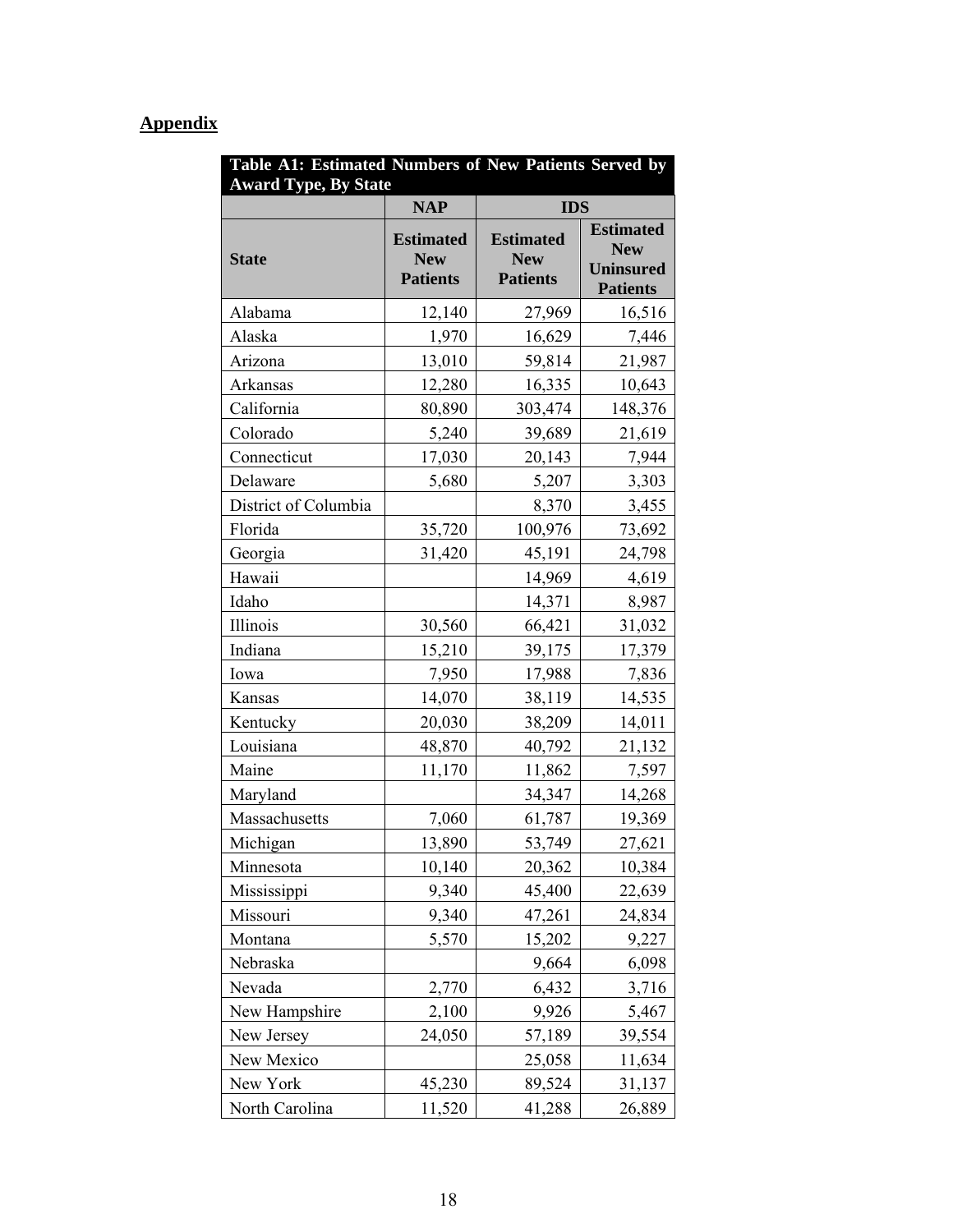| Awaru Type, by Blaic | <b>NAP</b>                                        | <b>IDS</b>                                        |                                                                       |
|----------------------|---------------------------------------------------|---------------------------------------------------|-----------------------------------------------------------------------|
| <b>State</b>         | <b>Estimated</b><br><b>New</b><br><b>Patients</b> | <b>Estimated</b><br><b>New</b><br><b>Patients</b> | <b>Estimated</b><br><b>New</b><br><b>Uninsured</b><br><b>Patients</b> |
| North Dakota         |                                                   | 2,419                                             | 1,285                                                                 |
| Ohio                 | 25,940                                            | 51,039                                            | 23,497                                                                |
| Oklahoma             | 42,640                                            | 30,136                                            | 13,254                                                                |
| Oregon               |                                                   | 32,506                                            | 19,287                                                                |
| Pennsylvania         | 39,930                                            | 59,603                                            | 19,653                                                                |
| Puerto Rico          | 12,830                                            | 29,197                                            | 7,364                                                                 |
| Rhode Island         | 7,380                                             | 16,607                                            | 7,028                                                                 |
| South Carolina       |                                                   | 28,163                                            | 17,923                                                                |
| South Dakota         | 2,100                                             | 3,621                                             | 1,731                                                                 |
| Tennessee            | 10,740                                            | 37,894                                            | 20,344                                                                |
| Texas                | 55,920                                            | 149,445                                           | 93,021                                                                |
| Utah                 |                                                   | 14,572                                            | 9,321                                                                 |
| Vermont              | 4,170                                             | 8,732                                             | 3,554                                                                 |
| Virginia             | 24,390                                            | 37,513                                            | 15,986                                                                |
| Washington           | 5,800                                             | 72,034                                            | 35,301                                                                |
| West Virginia        |                                                   | 55,852                                            | 20,820                                                                |
| Wisconsin            | 5,940                                             | 29,945                                            | 10,912                                                                |
| Wyoming              |                                                   | 3,312                                             | 1,880                                                                 |
| Total                | 729,200                                           | 2,076,285                                         | 1,034,541                                                             |

| Table A1: Estimated Numbers of New Patients Served by |  |  |  |
|-------------------------------------------------------|--|--|--|
| <b>Award Type, By State</b>                           |  |  |  |

Sources: Estimated impacts from Capital Link (2010).

Note: Due to reporting specifications, the number of uninsured patients supported by IDS is not a subset of new patients; uninsured patients include existing health center patients who lost coverage.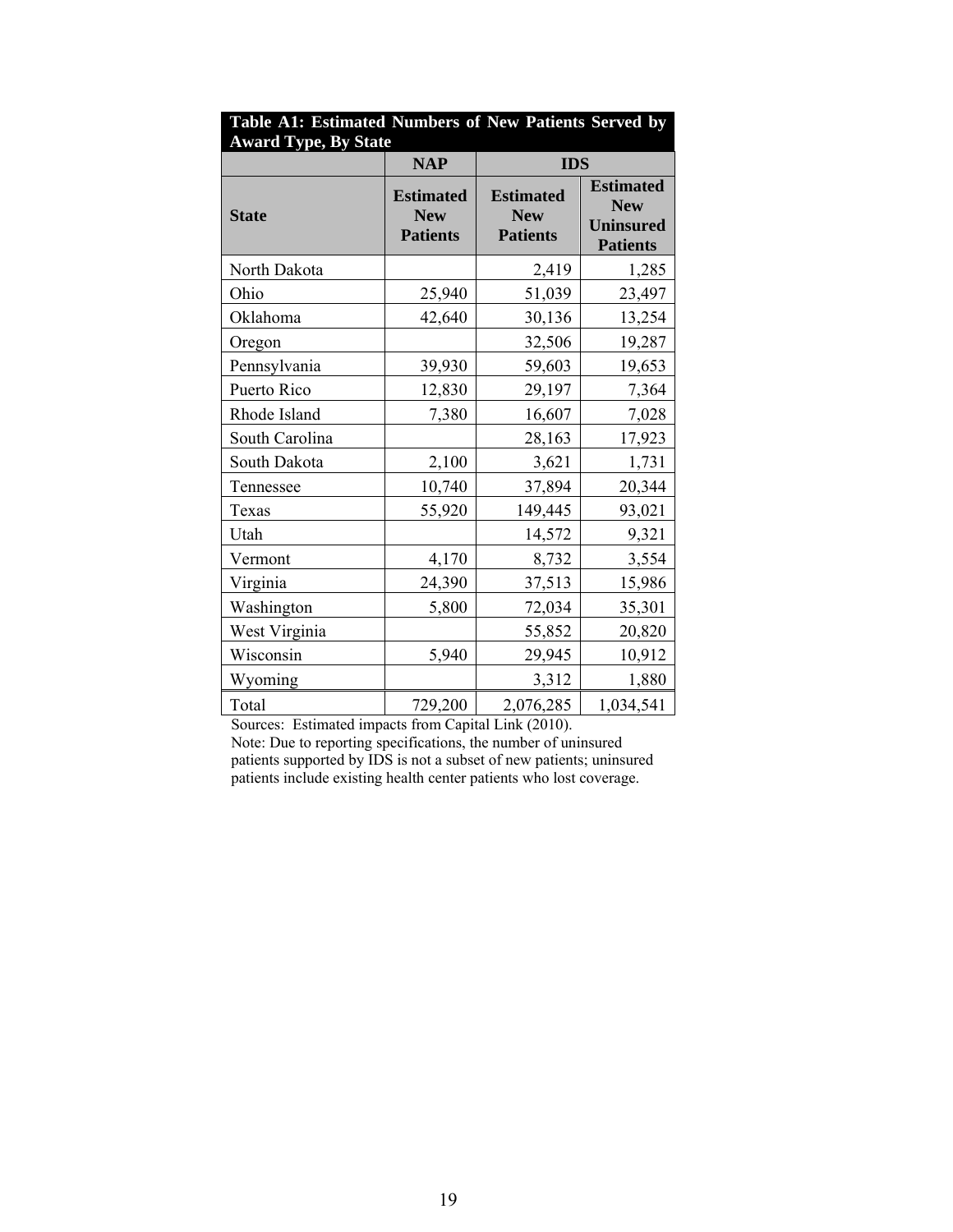| Table A2. Estimated Economic Impacts and Unemployment Rates, By State |                                                     |            |                             |            |              |                                         |
|-----------------------------------------------------------------------|-----------------------------------------------------|------------|-----------------------------|------------|--------------|-----------------------------------------|
|                                                                       | <b>Estimated Economic Impact of Awards, by Type</b> |            |                             |            |              |                                         |
| <b>State</b>                                                          | <b>NAP</b>                                          | <b>IDS</b> | (millions \$)<br><b>CIP</b> | <b>FIP</b> | <b>Total</b> | <b>Unemployment</b><br>Rate, Dec. 2009* |
| Alabama                                                               | \$5.5                                               | \$10.1     | \$22.8                      | \$18.3     | \$56.7       | 11.0%                                   |
| Alaska                                                                | \$2.0                                               | \$5.8\$    | \$14.4                      | \$9.3      | \$31.5       | 8.8%                                    |
| Arizona                                                               | \$7.0                                               | \$10.1     | \$27.4                      | \$15.8     | \$60.2       | 9.1%                                    |
| Arkansas                                                              | \$5.3                                               | \$5.0      | \$11.5                      |            | \$21.8       | $7.7\%$                                 |
| California                                                            | \$30.2                                              | \$93.4     | \$196.5                     | \$118.0    | \$438.1      | 12.4%                                   |
| Colorado                                                              | \$2.4                                               | \$14.2     | \$30.0                      |            | \$46.6       | 7.5%                                    |
| Connecticut                                                           | \$9.0                                               | \$7.0      | \$18.6                      | \$26.3     | \$60.8       | 8.9%                                    |
| Delaware                                                              | \$2.2                                               | \$1.6      | \$3.2                       |            | \$6.9\$      | 9.0%                                    |
| District of Columbia                                                  |                                                     | \$2.3      | \$5.7                       | \$15.6     | \$23.6       | 12.1%                                   |
| Florida                                                               | \$18.8                                              | \$34.1     | \$71.8                      | \$20.8     | \$145.5      | 11.8%                                   |
| Georgia                                                               | \$9.0                                               | \$12.8     | \$28.7                      | \$13.2     | \$63.7       | 10.3%                                   |
| Hawaii                                                                |                                                     | \$5.2\$    | \$13.1                      | \$2.3      | \$20.6       | $6.9\%$                                 |
| Idaho                                                                 |                                                     | \$4.6      | \$10.4                      |            | \$15.0       | 9.1%                                    |
| Illinois                                                              | \$10.3                                              | \$30.0     | \$69.2                      | \$40.4     | \$149.8      | 11.1%                                   |
| Indiana                                                               | \$4.7                                               | \$8.9      | \$20.4                      | \$17.4     | \$51.2       | 9.9%                                    |
| Iowa                                                                  | \$2.2                                               | \$5.4      | \$12.8                      | \$4.1      | \$24.5       | 6.6%                                    |
| Kansas                                                                | \$4.6                                               | \$5.5      | \$11.2                      |            | \$21.3       | 6.6%                                    |
| Kentucky                                                              | \$8.8                                               | \$9.1      | \$21.9                      |            | \$39.8       | 10.7%                                   |
| Louisiana                                                             | \$14.2                                              | \$8.1      | \$19.3                      |            | \$41.6       | 7.5%                                    |
| Maine                                                                 | \$4.5                                               | \$5.9      | \$16.5                      | \$5.3      | \$32.1       | 8.3%                                    |
| Maryland                                                              |                                                     | \$7.6      | \$20.2                      | \$1.8      | \$29.5       | 7.5%                                    |
| Massachusetts                                                         | \$2.4                                               | \$16.8     | \$47.1                      | \$135.9    | \$202.2      | 9.4%                                    |
| Michigan                                                              | \$4.9                                               | \$16.1     | \$40.8                      | \$19.8     | \$81.6       | 14.6%                                   |
| Minnesota                                                             | \$2.4                                               | \$6.6      | \$16.6                      | \$3.8      | \$29.5       | 7.4%                                    |
| Mississippi                                                           | \$2.1                                               | \$10.3     | \$25.2                      | \$6.3\$    | \$43.9       | 10.6%                                   |
| Missouri                                                              | \$4.9                                               | \$12.8     | \$30.4                      |            | \$48.1       | 9.6%                                    |
| Montana                                                               | \$2.1                                               | \$4.6      | \$10.6                      |            | \$17.3       | 6.7%                                    |
| Nebraska                                                              |                                                     | \$2.6      | \$5.4                       |            | \$8.0        | 4.7%                                    |
| Nevada                                                                | \$0.8                                               | \$2.4      | \$4.8                       | \$17.6     | \$25.5       | 13.0%                                   |
| New Hampshire                                                         | \$1.6                                               | \$2.9      | \$7.5                       | \$15.9     | \$27.9       | $7.0\%$                                 |
| New Jersey                                                            | \$4.7                                               | \$12.4     | \$28.8                      | \$34.1     | \$80.0       | 10.1%                                   |
| New Mexico                                                            |                                                     | \$8.6      | \$21.1                      | \$2.0      | \$31.7       | 8.3%                                    |
| New York                                                              | \$13.3                                              | \$37.1     | \$91.2                      | \$26.6     | \$168.2      | $9.0\%$                                 |
| North Carolina                                                        | \$4.6                                               | \$15.4     | \$33.1                      |            | \$53.1       | 11.2%                                   |
| North Dakota                                                          |                                                     | \$1.0      | \$2.9                       | \$10.3     | \$14.2       | 4.4%                                    |
| Ohio                                                                  | \$11.1                                              | \$14.1     | \$35.5                      | \$41.5     | \$102.2      | 10.9%                                   |
| Oklahoma                                                              | \$13.1                                              | \$5.5      | \$13.2                      | \$24.9     | \$56.7       | 6.6%                                    |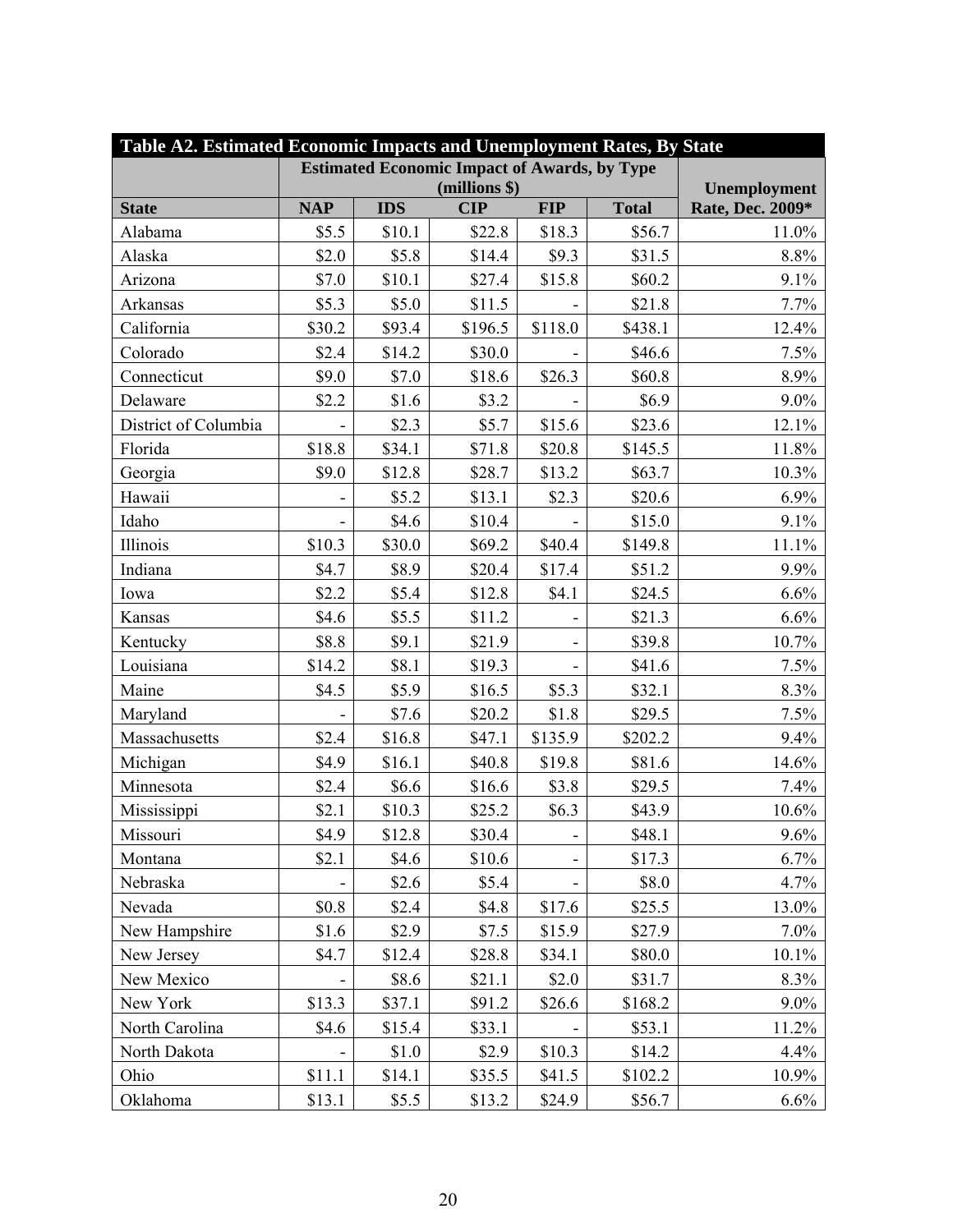| Table A2. Estimated Economic Impacts and Unemployment Rates, By State |                                                     |            |               |            |              |                  |
|-----------------------------------------------------------------------|-----------------------------------------------------|------------|---------------|------------|--------------|------------------|
|                                                                       | <b>Estimated Economic Impact of Awards, by Type</b> |            |               |            |              |                  |
|                                                                       |                                                     |            | (millions \$) |            |              | Unemployment     |
| <b>State</b>                                                          | <b>NAP</b>                                          | <b>IDS</b> | <b>CIP</b>    | <b>FIP</b> | <b>Total</b> | Rate, Dec. 2009* |
| Oregon                                                                |                                                     | \$10.7     | \$25.2        | \$15.4     | \$51.4       | 11.0%            |
| Pennsylvania                                                          | \$13.3                                              | \$18.9     | \$51.6        | \$53.5     | \$137.4      | 8.9%             |
| Puerto Rico                                                           | \$4.0                                               | \$8.0      | \$25.6        | \$22.1     | \$59.8       | 15.0%            |
| Rhode Island                                                          | \$4.1                                               | \$3.5      | \$8.7         |            | \$16.3       | 12.9%            |
| South Carolina                                                        |                                                     | \$10.2     | \$24.4        | \$21.3     | \$55.9       | 12.6%            |
| South Dakota                                                          | \$1.0                                               | \$2.2      | \$5.4         |            | \$8.5        | 4.7%             |
| Tennessee                                                             | \$4.2                                               | \$12.2     | \$28.9        |            | \$45.2       | 10.9%            |
| Texas                                                                 | \$26.3                                              | \$37.1     | \$80.7        | \$68.0     | \$212.2      | 8.3%             |
| Utah                                                                  |                                                     | \$5.6      | \$11.3        |            | \$17.0       | 6.7%             |
| Vermont                                                               | \$2.2\$                                             | \$2.6      | \$7.7         | \$17.2     | \$29.7       | 6.9%             |
| Virginia                                                              | \$10.0                                              | \$9.3      | \$22.5        | \$8.3      | \$50.1       | 6.9%             |
| Washington                                                            | \$2.3                                               | \$19.0     | \$45.9        | \$12.9     | \$80.1       | 9.5%             |
| West Virginia                                                         | \$1.9                                               | \$11.2     | \$29.3        |            | \$42.4       | 9.1%             |
| Wisconsin                                                             |                                                     | \$6.9      | \$18.1        |            | \$25.0       | 8.7%             |
| Wyoming                                                               | Ξ.                                                  | \$1.2      | \$2.9         |            | \$4.1        | 7.5%             |
| Total                                                                 | \$280.0                                             | \$617.8    | \$1,454.0     | \$865.9    | \$3,217.7    | n/a              |

Sources: Estimated impacts from Capital Link (2010). Unemployment from U.S. Bureau of Labor Statistics. Notes: The estimates include: (1) direct effects, which represent the response for a given industry (total expenditures of the organization); (2) indirect effects, which represent the response by all local industries caused by "the iteration of industries purchasing", and induced effects, which represents the response by all local industries to the expenditures of new household income generated by the direct and indirect effects

\* Unemployment rates are preliminary estimates, seasonally adjusted, for December 2009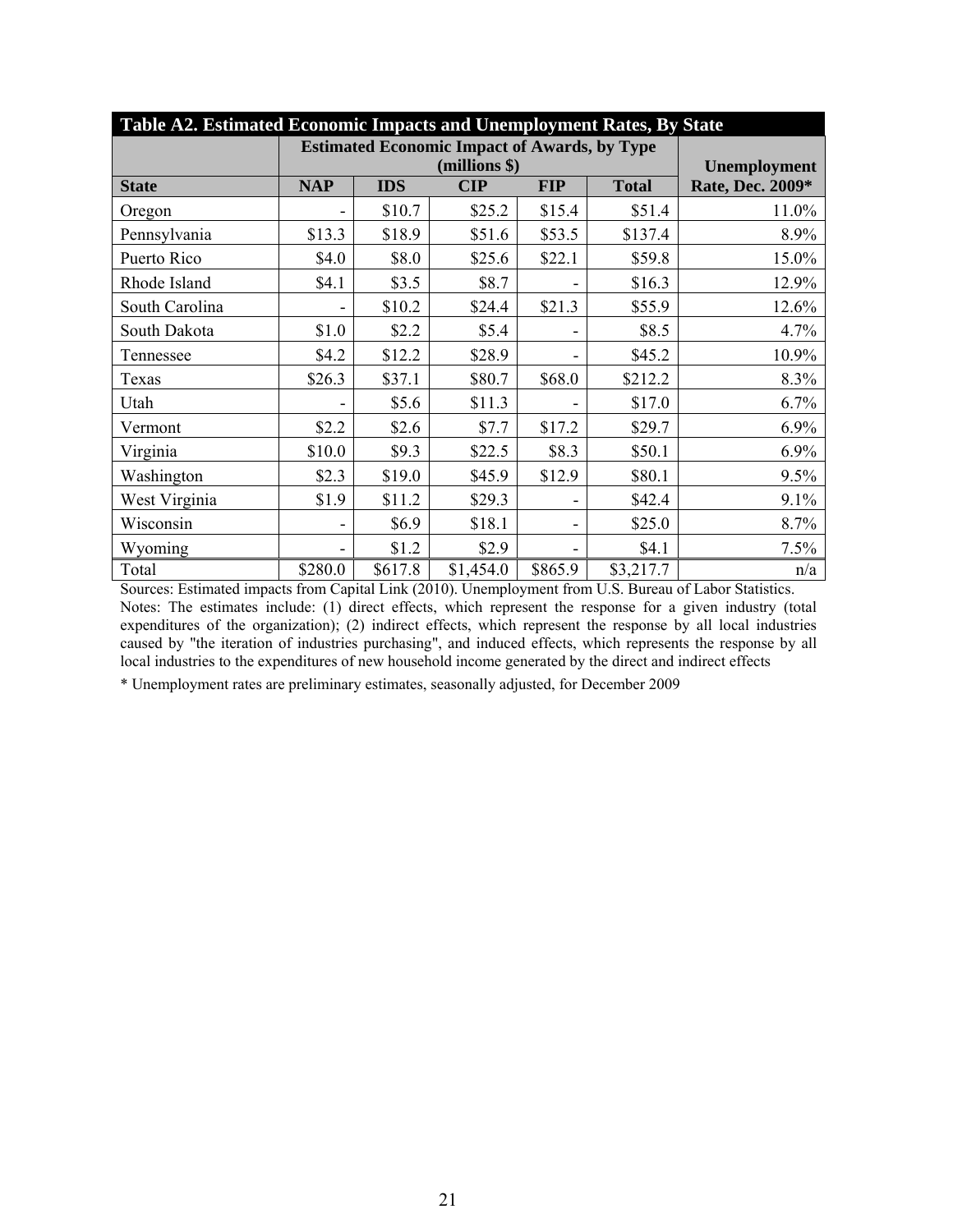| Table A3. Amount of Grants Awarded, By State |                                          |                                             |                                      |                                                     |
|----------------------------------------------|------------------------------------------|---------------------------------------------|--------------------------------------|-----------------------------------------------------|
|                                              |                                          |                                             | <b>Construction -</b>                |                                                     |
|                                              |                                          | <b>Increased</b>                            | <b>Capital</b>                       | <b>Construction -</b>                               |
| <b>State</b>                                 | <b>New Access</b><br><b>Point Awards</b> | <b>Demand for</b><br><b>Services Awards</b> | Improvement<br><b>Program Awards</b> | <b>Facility Investment</b><br><b>Program Awards</b> |
| Alabama                                      |                                          | \$6,058,195                                 | \$13,956,035                         | \$11,231,000                                        |
|                                              | \$3,310,000                              |                                             |                                      |                                                     |
| Alaska                                       | \$1,300,000                              | \$3,726,355                                 | \$9,237,707                          | \$5,994,581                                         |
| Arizona                                      | \$3,900,000                              | \$5,647,433                                 | \$16,128,260                         | \$9,274,471                                         |
| Arkansas                                     | \$3,339,048                              | \$3,102,457                                 | \$7,130,530                          |                                                     |
| American Samoa                               | \$1,300,000                              | \$474,825                                   | \$773,355                            |                                                     |
| California                                   | \$15,600,000                             | \$48,274,320                                | \$109,264,437                        | \$65,600,989                                        |
| Colorado                                     | \$1,300,000                              | \$7,544,576                                 | \$16,868,645                         |                                                     |
| Connecticut                                  | \$5,025,000                              | \$3,887,534                                 | \$11,430,925                         | \$16,160,675                                        |
| Delaware                                     | \$1,299,330                              | \$937,211                                   | \$2,089,763                          |                                                     |
| District of Columbia                         |                                          | \$1,740,198                                 | \$4,407,612                          | \$12,000,000                                        |
| Florida                                      | \$10,107,586                             | \$18,349,238                                | \$41,038,412                         | \$11,893,010                                        |
| Fed St of Micronesia                         |                                          | \$376,356                                   | \$764,880                            |                                                     |
| Georgia                                      | \$4,936,690                              | \$7,025,949                                 | \$16,399,468                         | \$7,526,538                                         |
| Guam                                         |                                          | \$311,184                                   | \$718,195                            |                                                     |
| Hawaii                                       |                                          | \$3,184,864                                 | \$8,550,050                          | \$1,500,000                                         |
| Idaho                                        |                                          | \$2,778,698                                 | \$6,508,696                          |                                                     |
| Illinois                                     | \$5,200,000                              | \$15,217,564                                | \$37,435,380                         | \$21,847,551                                        |
| Indiana                                      | \$2,600,000                              | \$4,952,261                                 | \$12,229,715                         | \$10,426,357                                        |
| Iowa                                         | \$1,300,000                              | \$3,189,721                                 | \$8,074,050                          | \$2,615,429                                         |
| Kansas                                       | \$2,600,000                              | \$3,121,049                                 | \$6,652,845                          |                                                     |
| Kentucky                                     | \$4,974,534                              | \$5,143,416                                 | \$13,020,330                         |                                                     |
| Louisiana                                    | \$8,649,385                              | \$4,973,679                                 | \$11,754,964                         |                                                     |
| Maine                                        | \$2,590,713                              | \$3,394,868                                 | \$10,220,875                         | \$3,262,371                                         |
| Maryland                                     |                                          | \$4,269,584                                 | \$12,254,648                         | \$1,085,542                                         |
| Massachusetts                                | \$1,300,000                              | \$9,030,766                                 | \$27,733,925                         | \$79,988,995                                        |
| Marshall Islands                             |                                          | \$414,400                                   | \$546,485                            |                                                     |
| Michigan                                     | \$2,600,000                              | \$8,615,711                                 | \$23,680,995                         | \$11,500,000                                        |
| Minnesota                                    | \$1,300,000                              | \$3,544,068                                 | \$9,173,635                          | \$2,113,595                                         |
| Mississippi                                  | \$1,300,000                              | \$6,363,347                                 | \$15,620,500                         | \$3,881,043                                         |
| Missouri                                     | \$2,600,000                              | \$6,843,578                                 | \$17,143,180                         |                                                     |
| Montana                                      | \$1,300,000                              | \$2,876,630                                 | \$6,700,690                          |                                                     |
| Nebraska                                     |                                          | \$1,526,481                                 | \$3,337,990                          |                                                     |
| Nevada                                       | \$478,135                                | \$1,466,164                                 | \$3,084,960                          | \$11,253,351                                        |
| New Hampshire                                | \$930,000                                | \$1,674,390                                 | \$4,570,592                          | \$9,748,707                                         |
| New Jersey                                   | \$2,600,000                              | \$6,845,273                                 | \$16,987,384                         | \$20,123,404                                        |
| New Mexico                                   |                                          | \$4,960,441                                 | \$12,817,555                         | \$1,216,338                                         |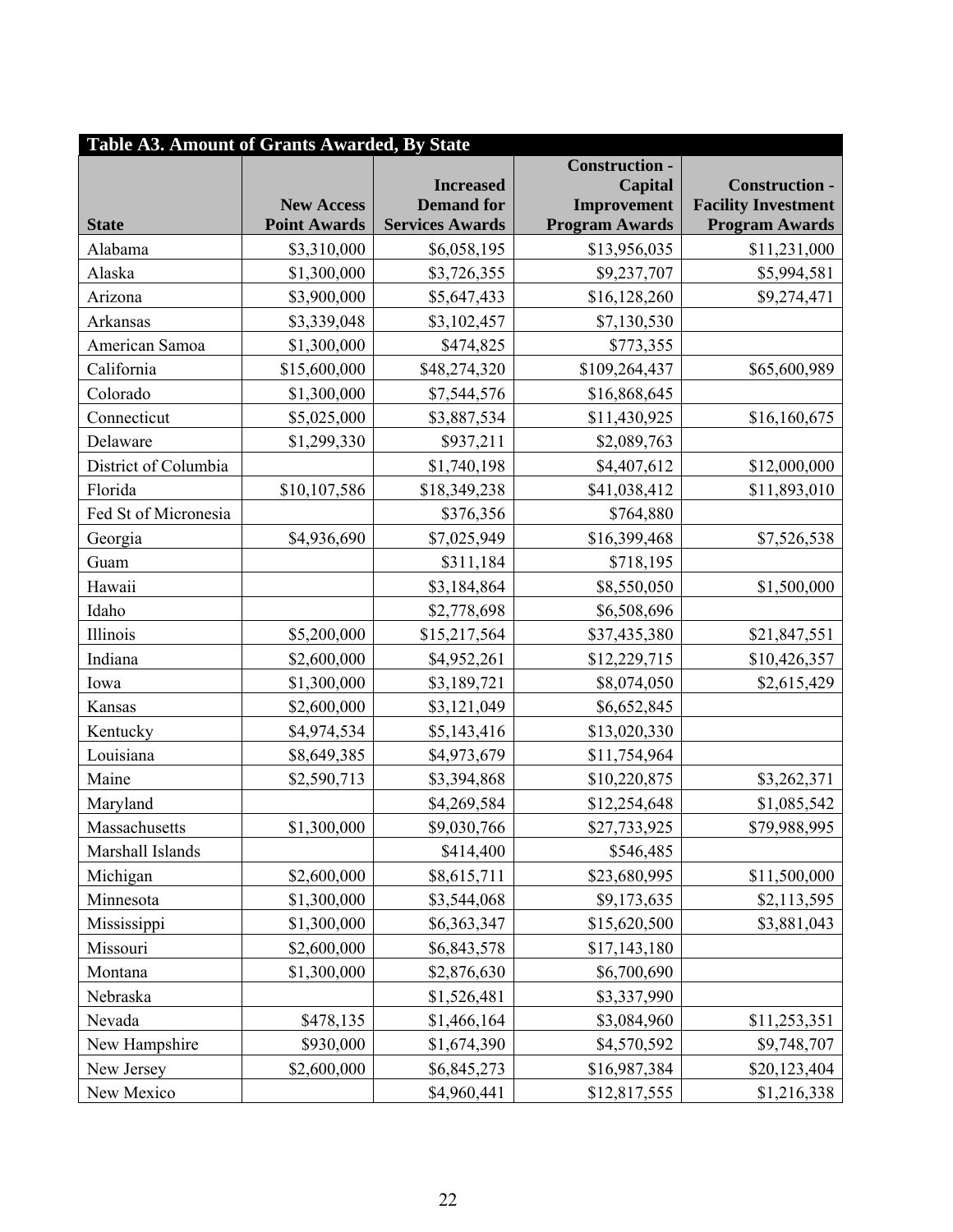| Table A3. Amount of Grants Awarded, By State |                     |                        |                       |                            |
|----------------------------------------------|---------------------|------------------------|-----------------------|----------------------------|
|                                              |                     |                        | <b>Construction -</b> |                            |
|                                              |                     | <b>Increased</b>       | Capital               | <b>Construction -</b>      |
|                                              | <b>New Access</b>   | <b>Demand for</b>      | Improvement           | <b>Facility Investment</b> |
| <b>State</b>                                 | <b>Point Awards</b> | <b>Services Awards</b> | <b>Program Awards</b> | <b>Program Awards</b>      |
| New York                                     | \$7,068,705         | \$19,778,572           | \$53,452,437          | \$15,561,175               |
| North Carolina                               | \$2,600,000         | \$8,665,413            | \$20,139,445          |                            |
| North Dakota                                 |                     | \$678,036              | \$1,907,830           | \$6,666,583                |
| Ohio                                         | \$6,362,316         | \$8,070,049            | \$21,283,725          | \$24,849,555               |
| Oklahoma                                     | \$7,800,000         | \$3,250,205            | \$7,818,390           | \$14,813,647               |
| Oregon                                       |                     | \$6,033,631            | \$14,622,689          | \$8,950,000                |
| Pennsylvania                                 | \$6,716,568         | \$9,522,455            | \$27,585,293          | \$28,622,938               |
| Puerto Rico                                  | \$2,600,000         | \$5,130,394            | \$16,976,165          | \$14,667,367               |
| Palau                                        |                     | \$369,625              | \$500,000             |                            |
| Rhode Island                                 | \$2,391,700         | \$2,010,029            | \$5,696,700           |                            |
| South Carolina                               |                     | \$5,984,431            | \$15,361,365          | \$13,435,698               |
| South Dakota                                 | \$599,233           | \$1,360,215            | \$3,443,395           |                            |
| Tennessee                                    | \$2,273,593         | \$6,608,330            | \$16,701,810          |                            |
| Texas                                        | \$14,272,127        | \$20,100,876           | \$44,326,879          | \$37,347,795               |
| Utah                                         |                     | \$2,948,742            | \$6,444,030           |                            |
| Vermont                                      | \$1,300,000         | \$1,548,601            | \$4,894,435           | \$10,964,476               |
| Virgin Islands                               |                     | \$293,670              | \$709,335             |                            |
| Virginia                                     | \$5,763,749         | \$5,329,505            | \$13,523,859          | \$5,000,000                |
| Washington                                   | \$1,300,000         | \$10,662,819           | \$26,507,595          | \$7,425,870                |
| West Virginia                                | \$1,150,532         | \$6,729,274            | \$18,776,925          |                            |
| Wisconsin                                    |                     | \$3,949,854            | \$10,867,945          |                            |
| Wyoming                                      |                     | \$769,943              | \$1,922,344           |                            |
| Total                                        | \$155,938,944       | \$341,637,453          | \$851,770,259         | \$508,549,051              |

Sources: Capital Link (2010); ARRA awards for health centers as presented on the Health Resources and Services Administration (HRSA) website http://www.hrsa.gov.